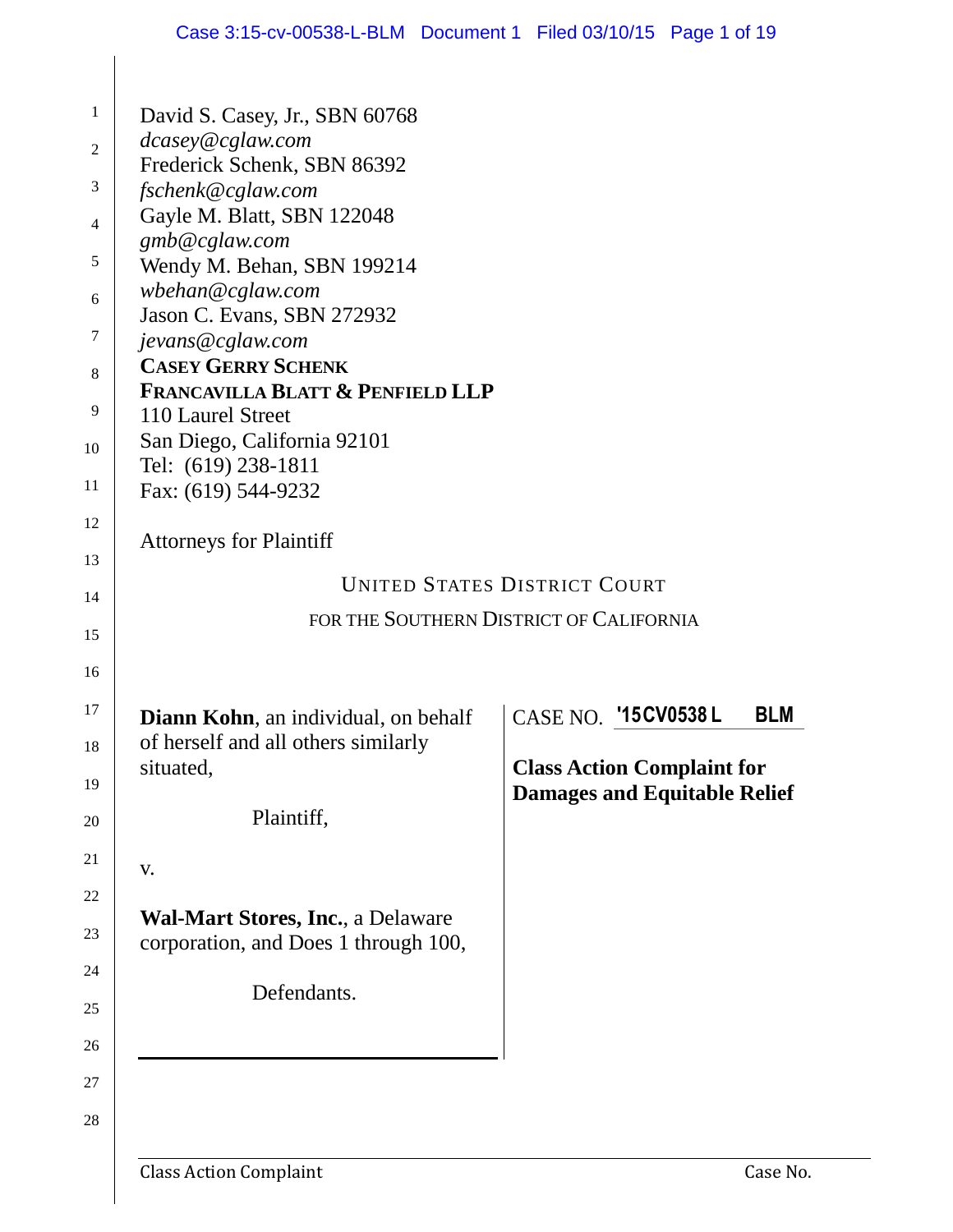Plaintiff, Diann Kohn, on behalf of herself and all others similarly situated, hereby complains and alleges as follows:

#### **INTRODUCTION**

1. Defendant Wal-Mart Stores, Inc. ("Defendant") markets and sells various herbal supplements in the United States under the "Spring Valley" brand name. These herbal supplements include Garlic, Echinacea, St. John's Wort, Ginkgo Biloba, Saw Palmetto, and others ("Supplements"). As alleged more fully below, the Supplements either do not, and during the relevant time period did not, contain the listed ingredients, or they contained unlisted ingredients in addition to or in place of the listed ingredients.

2. Defendant Wal-Mart's failure to include the stated ingredients in its "Spring Valley" supplements was and is deceptive, fraudulent, misleading, illegal, and dangerous.

3. Likewise, Wal-Mart's inclusion of unlisted ingredients in its "Spring Valley" supplements was and is deceptive, fraudulent, misleading, illegal, and dangerous.

4. Defendant Wal-Mart has known for many years that its "Spring Valley" supplements either do not contain the listed ingredients or contained unlisted ingredients in addition to or in place of the listed ingredients.

5. On February 3, 2015, the Attorney General of New York sent letters to four major retailers, GNC, Target, Wal-Mart, and Walgreens, for allegedly selling store brand herbal supplement products that either could not be verified to contain the labeled substance, or which were found to contain ingredients not listed on the labels.

6. The letters were the result of DNA testing (also known as DNA barcoding), performed as part of an ongoing investigation by the New York Attorney General's Office into fraudulent or misleading business practices relating

1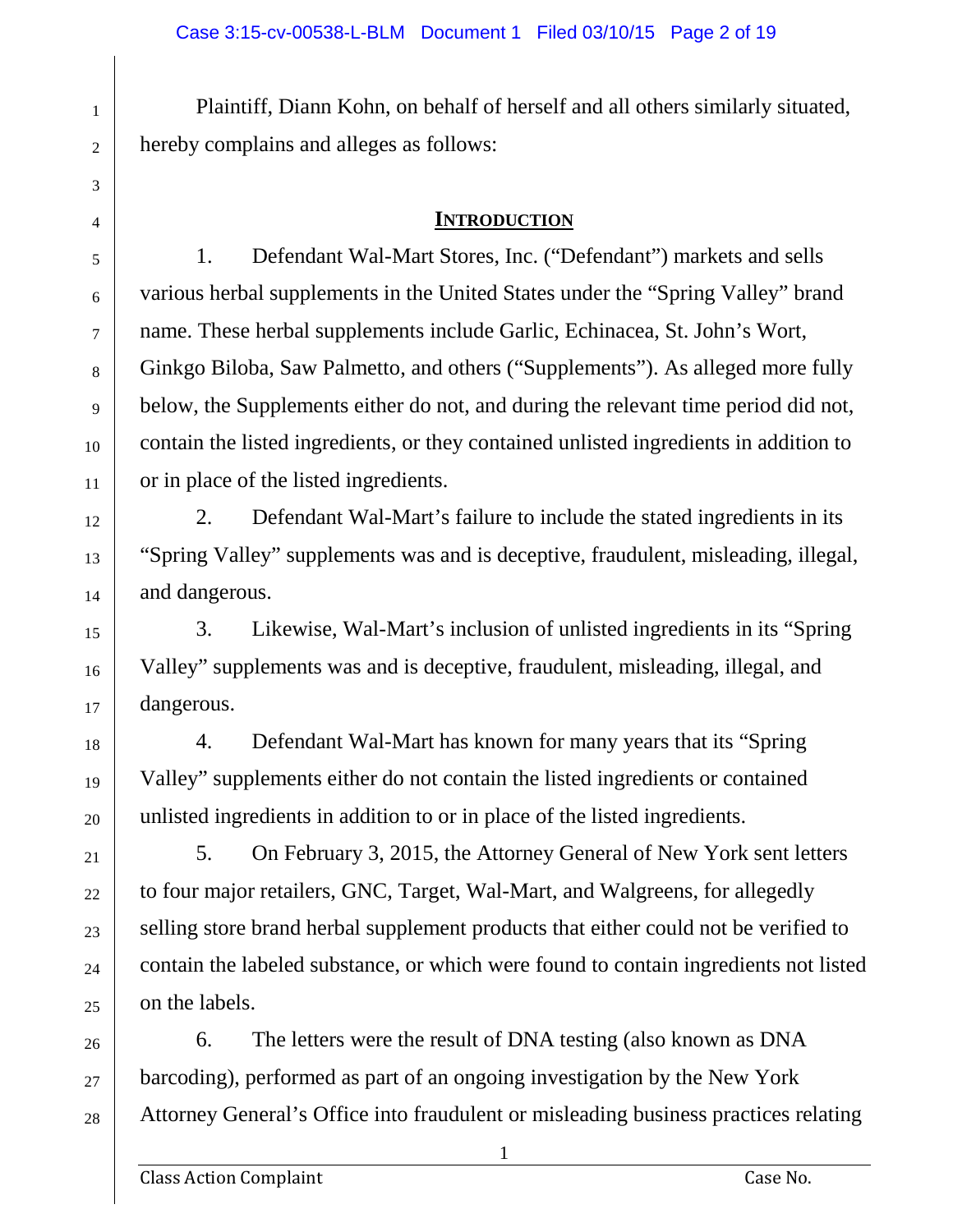to the sale of nutritional supplements. The testing demonstrated that just 21% of the tested products contained DNA from the plants listed on the products' labels. The remaining 79% contained no DNA related to the labeled content. **Only 4% of the Wal-Mart products tested showed DNA from the plants listed on the products' labels**. There was also evidence that the products contained ingredients not disclosed on the label.

7. When the producers and retailers of herbal supplements, such as Wal-Mart, fail to identify all the ingredients on a product's label, a consumer with food allergies, or who is taking medication for an unrelated illness, is taking a serious health risk every time a contaminated herbal supplement is ingested.

#### **PARTIES**

8. This action is brought by Plaintiff Diann Kohn on behalf of a class comprising all similarly situated consumers in the United States who purchased one or more of the Supplements from the Defendant. Plaintiff and Class members assert claims against Defendant for violations of the Consumer Legal Remedies Act ("CLRA"), violations of The California Unfair Competition Law ("UCL"), violations of The California False Advertising Law ("FAL"), Negligence, Breach of Implied Warranty, Breach of Express Warranty, Deceit by Concealment, Negligent Misrepresentation, and Intentional Misrepresentation. Plaintiff and Class Members seek restitution, damages and equitable relief, including disgorgement of profits, and appropriate attorney's fees and costs.

9. Plaintiff Diann Kohn is an individual who resides in San Diego County, California. Plaintiff purchased Spring Valley brand Garlic from Wal-Mart regularly over the past several years.

10. Defendant Wal-Mart Stores, Inc. is a Delaware corporation that has its principal place of business at 702 S.W. 8th Street, Bentonville, Arkansas. Defendant Wal-Mart manufactures and sells its own line of Supplements under the

2

1

2

3

4

5

6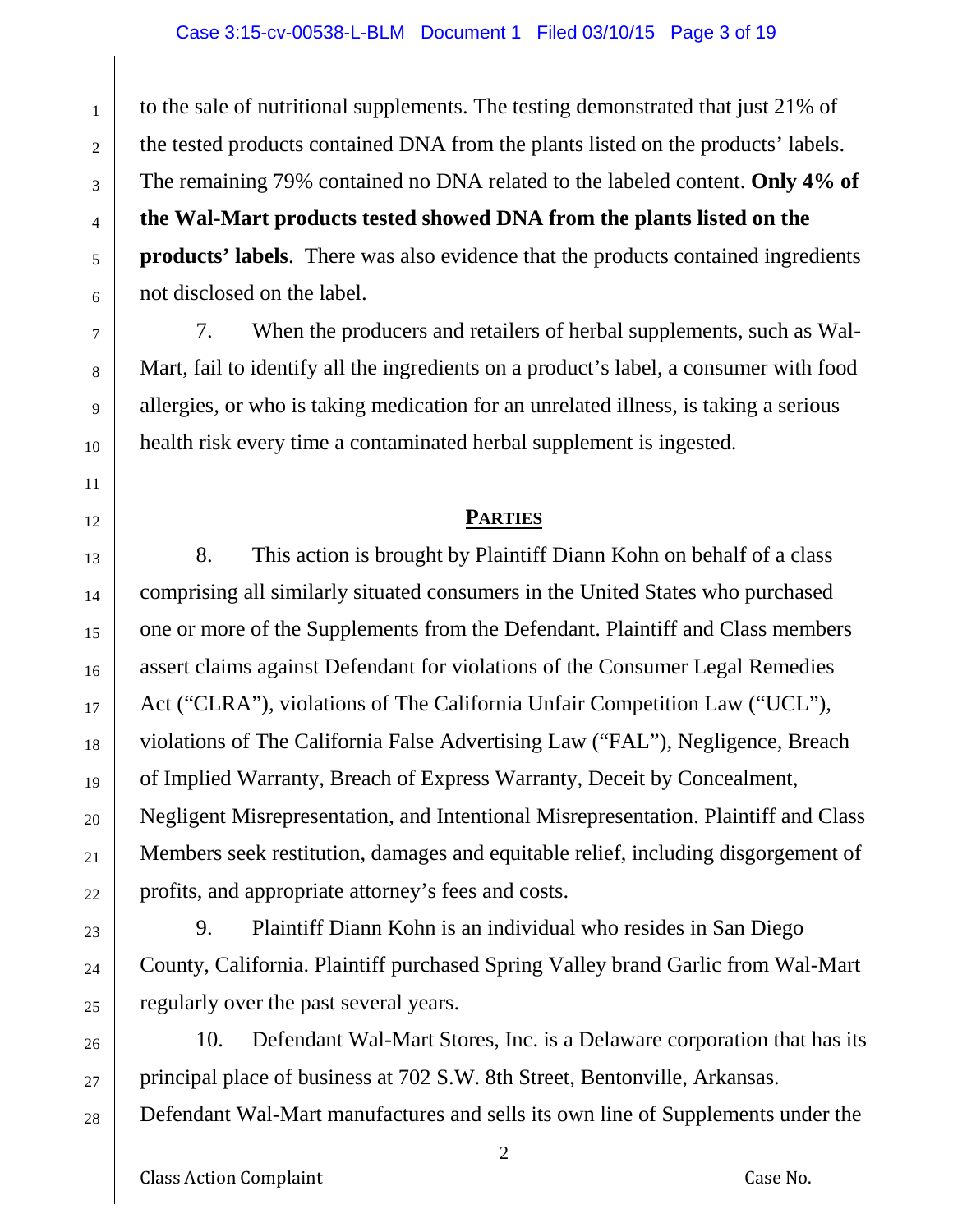"Spring Valley" brand name. Wal-Mart was and is in the business of manufacturing and selling Spring Valley Supplements in the United States. Through these actions, Wal-Mart placed the Supplements in the stream of commerce in California, and throughout the United States. Wal-Mart has received, and continues to receive, substantial benefits and income through the sales of its Supplements.

11. The true names and capacities, whether individual, corporate, associate or otherwise of certain manufacturers, distributors or their alter egos sued herein as DOES 1 through 100 inclusive are presently unknown to Plaintiff who therefore sues these defendants by fictitious names. Plaintiff will seek leave of this court to amend the complaint to show their true names and capacities when the same have been ascertained. Plaintiff is informed and believes and thereon alleges that DOES 1 through 100 were authorized to do and did business in California and the United States. Plaintiff is further informed and believes and thereon on alleges that DOES 1 through 100 were or are in some manner or way responsible for and liable to Plaintiff for the events, happening, and damages hereinafter set forth below.

#### **JURISDICTION AND VENUE**

12. This Court has subject matter jurisdiction over the class action pursuant to 28 U.S.C. § 1332 because the matter in controversy exceeds \$5,000,000, exclusive of interest and costs, because the proposed Class consists of 100 or more members, and because minimum diversity exists.

13. This Court has personal jurisdiction over Defendant Wal-Mart because it is authorized to do business and does business in this district and has sufficient minimum contacts with this district. Additionally, Defendant Wal-Mart intentionally avails itself of the markets in this state through the promotion, marketing and sale of its herbal Supplements in this district. These actions render

3

1

2

3

4

5

6

7

8

9

10

11

12

13

14

15

16

17

18

19

20

21

22

23

24

25

26

27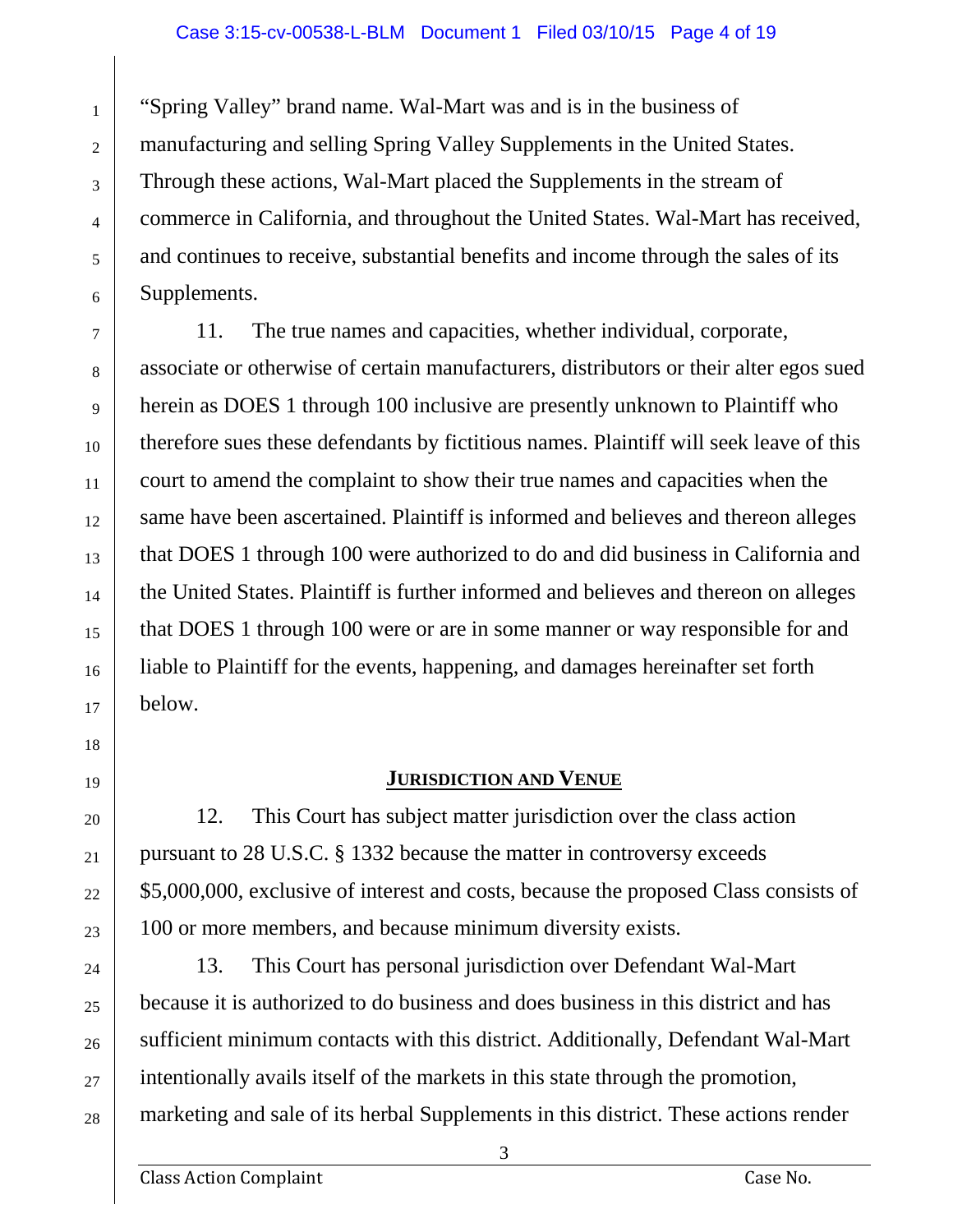the exercise of jurisdiction by this Court permissible under traditional notions of fair play and substantial justice.

14. Venue is proper in this District because a substantial part of the events or omissions giving rise to the claims occurred here and Defendant regularly does business here. Additionally, venue is proper under the CLRA under Civil Code § 1780(d), and the declaration required by that subsection is attached to this Complaint as Exhibit 1.

#### **FACTS COMMON TO ALL CAUSES OF ACTION**

15. According to a 2007 National Health Interview Survey, 17.7 percent of American adults had used a dietary supplement in the past 12 months.<sup>1</sup>

16. "Dietary supplements" or "herbal supplements" such as the Spring Valley brand of supplements manufactured and sold by Defendant Wal-Mart are governed by the Dietary Supplement Health Education Act ("DSHEA") rather than the Food, Drug and Cosmetic Act. The goal of the DSHEA was to let dietary supplement manufacturers, such as Wal-Mart, get their supplements onto store shelves and to market dietary supplements with minimal FDA regulation.

17. The DSHEA exempts dietary and herbal supplements from the premarket approval processes required of prescription drugs prior to FDA approval. 21 U.S.C. § 343(r)(6). The DSHEA permits the makers of dietary supplements to make claims as to how their supplement affects the structure or function of the body without first conducting clinical studies that demonstrate these claims, or without gaining prior FDA approval, so long as certain criteria are met. Under the DSHEA, however, makers of herbal supplements must provide a **complete list** of ingredients by their common or usual names, either in descending order of prominence or with the source of the dietary ingredient in the "Supplement Facts" panel following the name of the dietary ingredient.

28

27

1

2

3

4

5

6

7

8

9

10

11

12

13

14

15

16

17

18

19

20

21

22

23

24

25

<sup>4</sup> 1 https://nccih.nih.gov/health/supplements/wiseuse.htm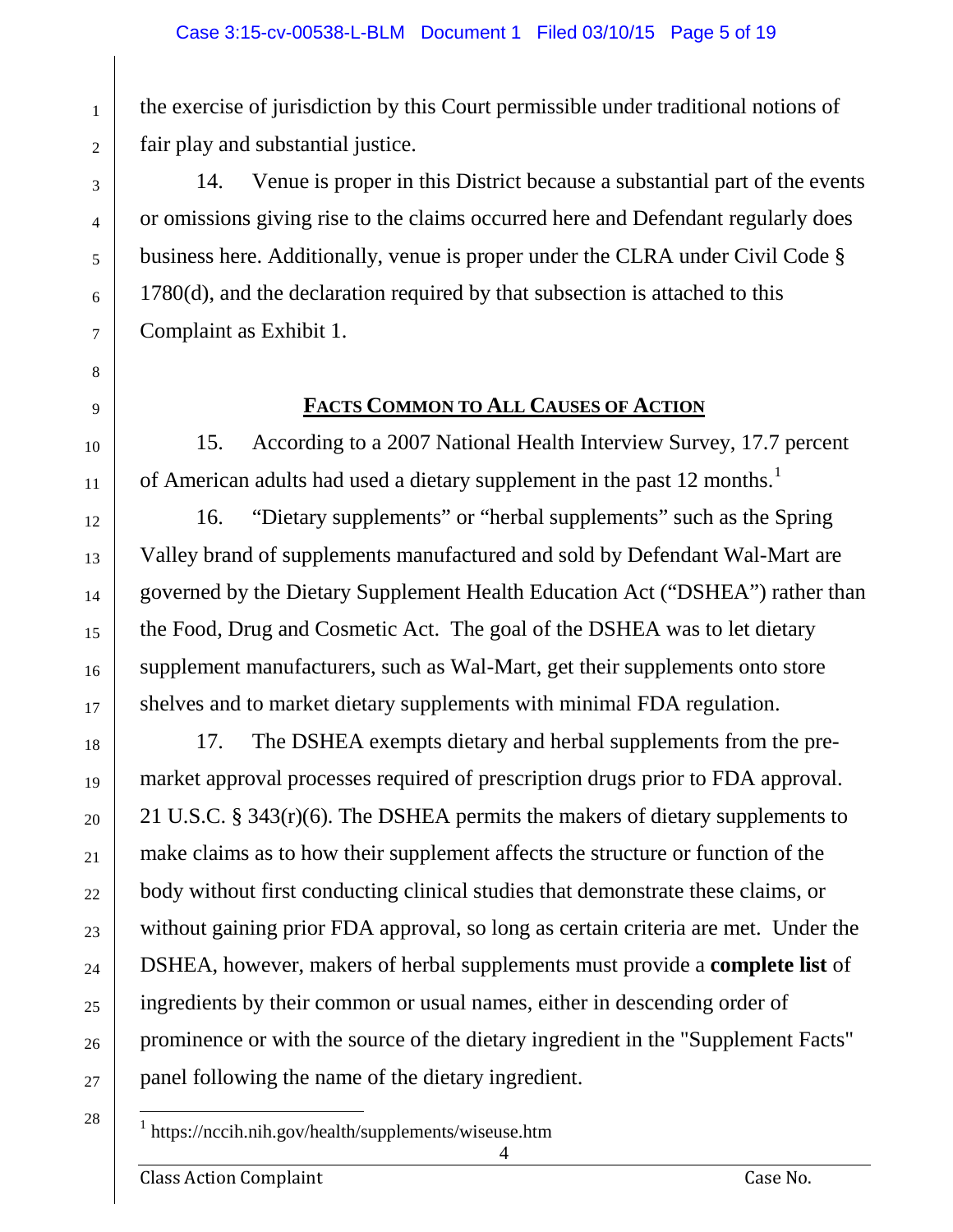18. The FDA does not verify that dietary or herbal supplements are safe or effective, or that the structure and function claims made by the supplement manufacturers and retailers are true. Supplements can get to the marketplace very quickly and cheaply compared with prescription or over the counter drugs. It is therefore imperative that manufacturers, such as Defendant Wal-Mart, use strict quality controls in manufacturing and distribution of its Supplements and accurately identify all ingredients in them.

19. At all relevant times herein, Defendant Wal-Mart has known that its "Spring Valley" Supplements failed to contain the stated ingredients and contained unlisted ingredients including known allergens. A study published in the journal BMC Medicine, followed a number of smaller studies that found a significant percentage of herbal products do not contain what they claim. The findings, backed by DNA testing, offer credible evidence of adulteration, contamination, and mislabeling in the herbal supplement industry, a rapidly growing area of alternative medicine that includes an estimated 29,000 herbal products and substances sold throughout North America.<sup>2</sup>

#### **CLASS ACTION ALLEGATIONS**

20. Plaintiff brings this action pursuant to Rule  $23(a)$ ,  $23(b)(2)$  and 23(b)(3) of the Federal Rules of Civil Procedure, on behalf of herself and the members of the following Class:

> All United States residents who purchased Wal-Mart Spring Valley brand herbal or dietary supplements from the period of four years prior to the filing of this Complaint through the present ("Class Period").

Plaintiff also seeks certification of a "California subclass" comprising:

1

2

3

4

5

6

7

8

9

10

11

12

13

14

15

16

17

18

19

20

21

22

23

24

25

26

27

 <sup>2</sup> http://www.biomedcentral.com/1741-7015/11/222/abstract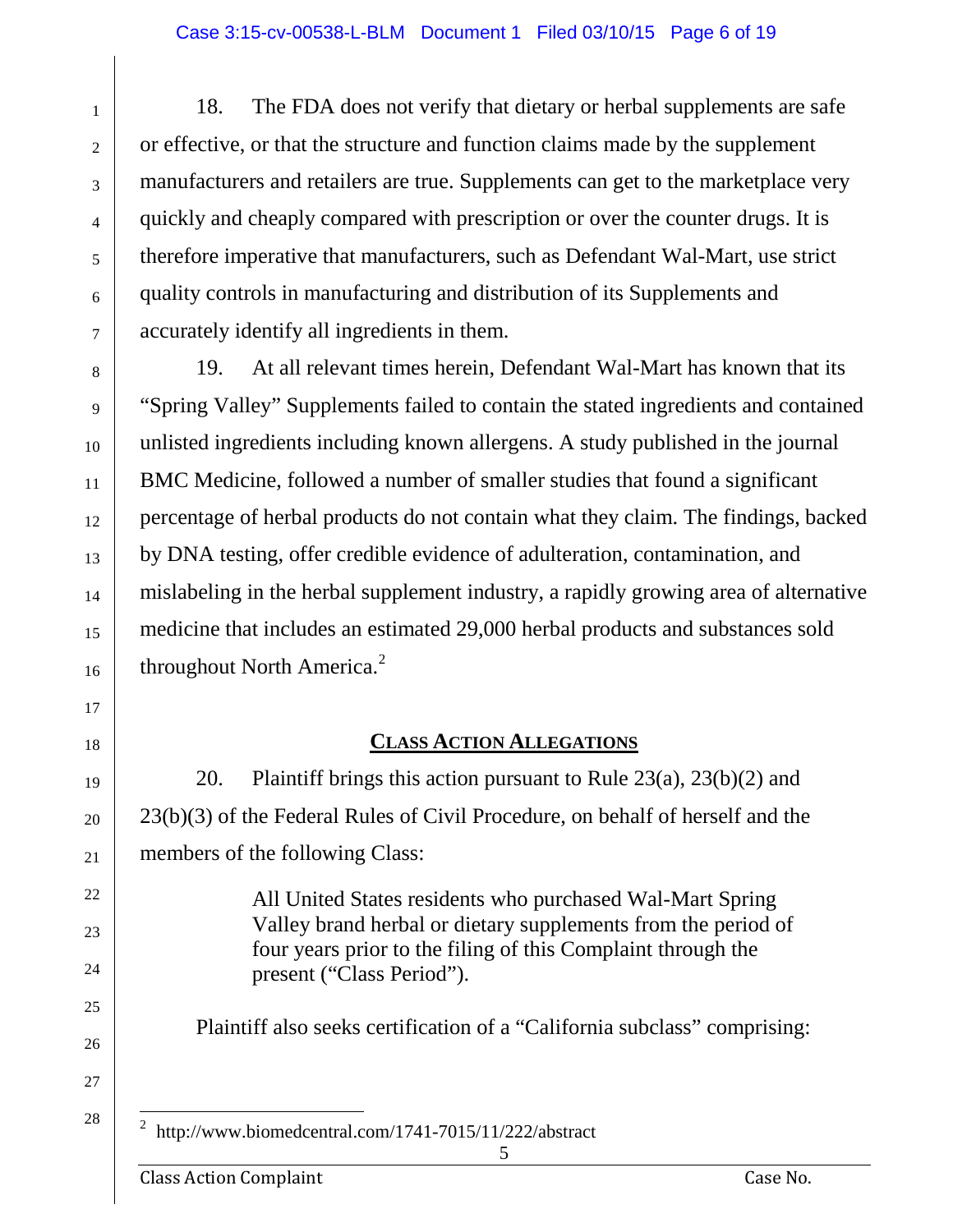All California residents who purchased Wal-Mart Spring Valley brand herbal or dietary supplements from the period of four years prior to the filing of this Complaint through the present ("Class Period").

21. Collectively, these persons will be referred to as "Class members" or "the Class." Plaintiff represents, and is a member of, the Class. Excluded from the Class are Defendant Wal-Mart and any entities in which Defendant or its subsidiaries or affiliates have a controlling interest, Defendant's officers, agents and employees, the judicial officer to whom this action is assigned and any member of the Court's staff and immediate families, as well as Class members' claims for personal injury, wrongful death, and emotional distress caused by Defendant's Supplements.

22. Well-defined, common legal and factual questions affect all Class members and predominate over any individual questions that might arise. Common questions include whether Defendant's advertising, in any medium, was unfair, deceptive, untrue, or misleading; whether Defendant sold the Supplements with knowledge of their defective nature, whether Defendant violated implied and express warranties of merchantability, whether Defendant was negligent in its actions, and others.

23. Plaintiff will fairly and adequately represent and protect the interests of all Class members and Plaintiff has no interests which are antagonistic to those of Class members. Plaintiff has retained counsel with experience prosecuting consumer class action and complex litigation claims.

24. A class action is superior to all other available methods for the fair and efficient adjudication of the controversy for the following reasons:

> a. It is economically impractical for members of the Class to prosecute individual actions;

b. The Class is readily definable; and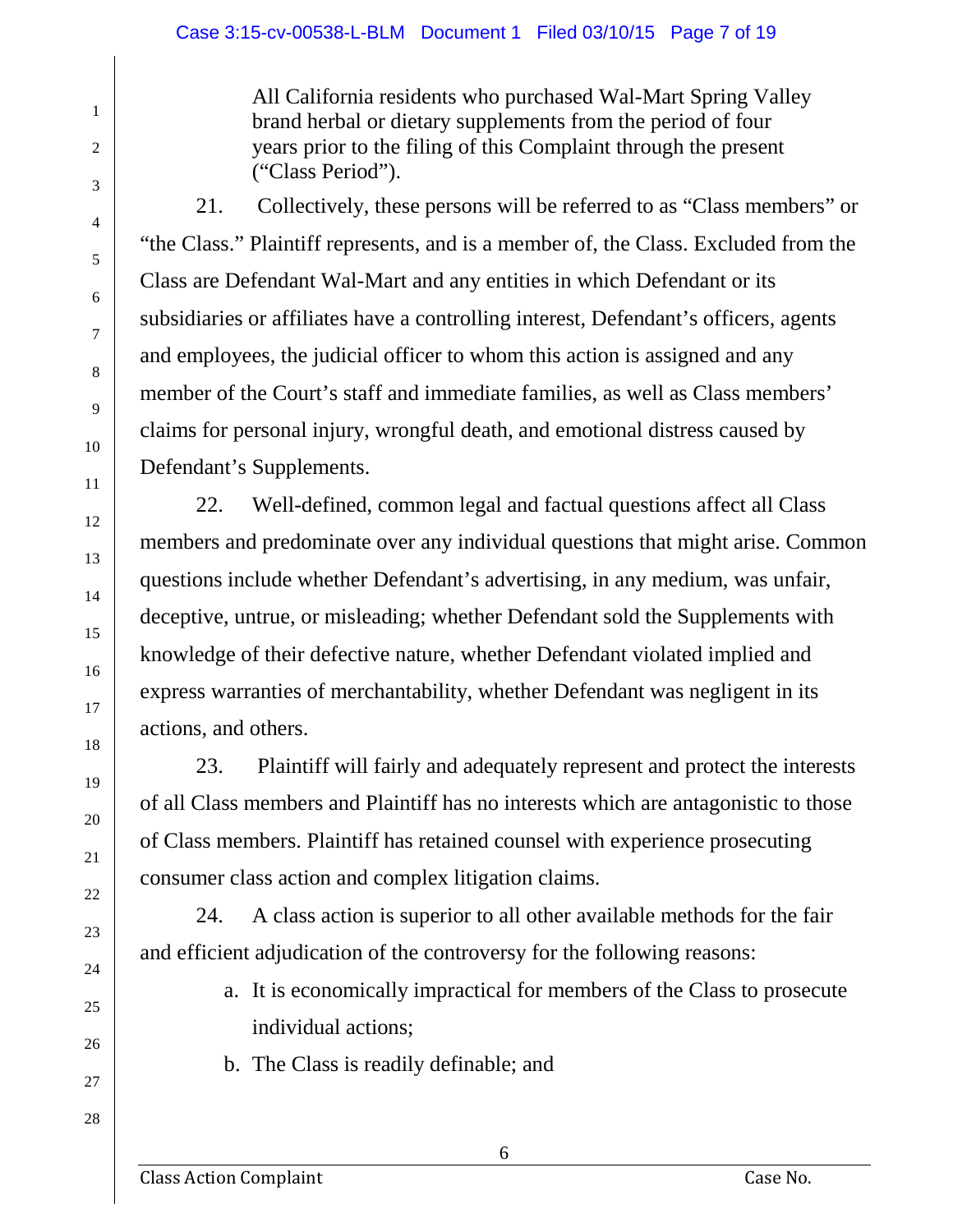c. Prosecution as a class action will eliminate the possibility of repetitious litigation.

25. A class action will allow an orderly and expeditious administration of the claims of the Class. It will also foster economies of time, effort, and expense, as well as uniformity of decisions.

26. Class wide relief is essential to compel Defendant Wal-Mart to comply with Federal and California law. The interest of Class members in individually controlling the prosecution of separate claims against Defendant is small because the damages in an individual action may be small, potentially amounting to as little as the purchase price of herbal supplements.

27. Defendant has acted on grounds generally applicable to the Class, thereby making final injunctive relief and corresponding declaratory relief with the respect to the Class as a whole appropriate. Moreover, the violations complained of herein are substantially likely to continue in the future if an injunction is not entered.

# **FIRST CAUSE OF ACTION Violations of the Consumer Legal Remedies Act (Cal. Civ. Code § 1750, e***t. seq.***)**

28. Plaintiff re-alleges and incorporates by reference the allegations set forth above.

29. Each individual Class Member qualifies as a "person" under Cal. Civ. Code § 1761(c).

30. The Class Members are "consumers," as defined by Cal. Civ. Code § 1761(d).

31. The CLRA prohibits "unfair or deceptive acts or practices undertaken by any person in a transaction intended to result or which results in the sale or lease of goods or services to any consumer[.]" Cal. Civ. Code § 1770(a).

1

2

3

4

5

6

7

8

9

10

11

12

13

14

15

16

17

18

19

20

21

22

23

24

25

26

27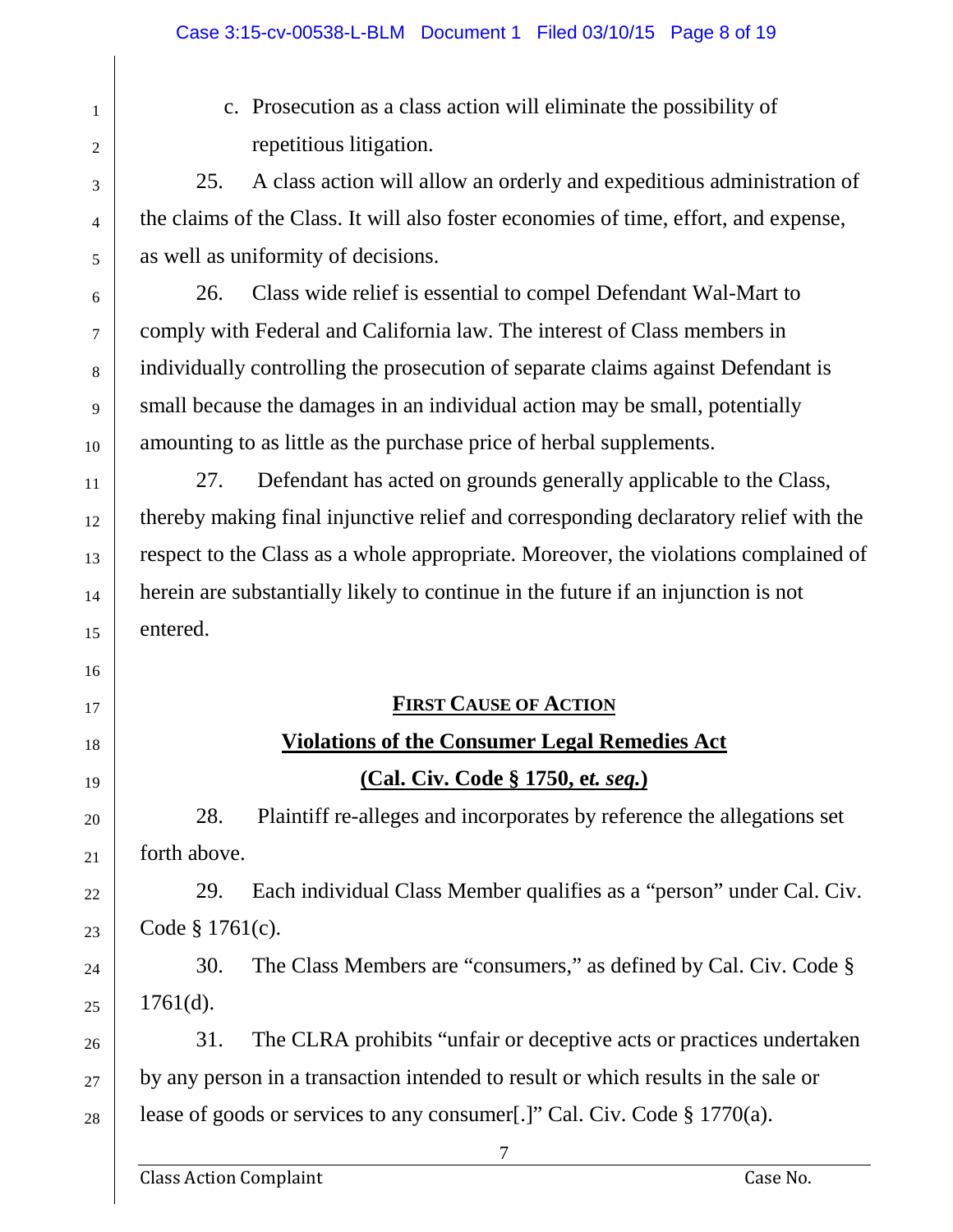Defendant has engaged in unfair or deceptive acts or practices that violated Cal. Civ. Code § 1750, *et. seq.*, by among other things, representing that the subject supplements have characteristics, uses, benefits, and qualities which they do not have; representing that subject supplements are of a particular standard, quality, and grade when they are not; representing that subject supplements contain specifically listed ingredients when in fact they do not; and failing to disclose ingredients contained within subject supplements.

1

2

3

4

5

6

7

12

13

14

15

16

17

18

19

20

21

22

23

24

25

26

27

32. In the course of its business, Defendant willfully and/or negligently failed to disclose the specific ingredients contained in the subject Supplements. Defendant is directly liable for engaging in unfair and deceptive acts or practices in the conduct of trade or commerce in violation of the CLRA.

33. Defendant knew or should have known that its conduct violated the CLRA.

34. Defendant made material statements about the purity and ingredients in the Supplements that were either false or misleading. Defendant engaged in a deceptive trade practice when it failed to disclose material information concerning the Supplements which it knew at the time of the sale.

35. The Defendant owed the Class Members a duty to disclose the true contents of the Supplements. Failing to do so not only constitutes a deceptive business practice but a serious health risk due to the inclusion of known allergens within the Supplements.

36. The Defendant's unfair or deceptive acts or practices were likely to deceive reasonable consumers, including the Class Members, about the true safety, effectiveness, and contents of the Supplements.

37. At all times herein relevant, Defendant has known about the substitution or absence of listed ingredients in herbal supplements in North America.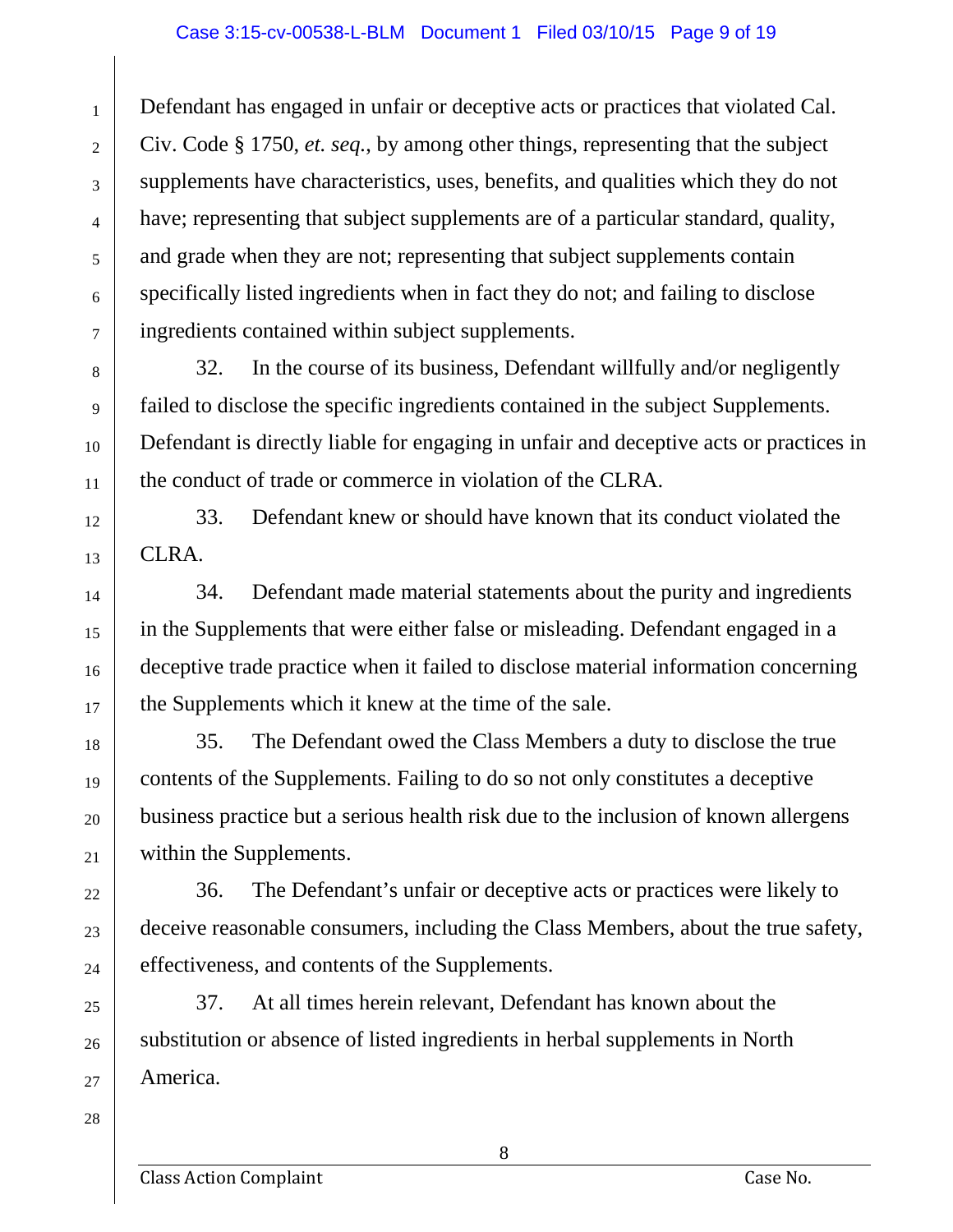38. By failing to disclose the substituted ingredients, failing to take corrective action when it was aware of the poor quality, and by failing to include stated ingredients, Defendant engaged in deceptive business practices prohibited by the CLRA.

39. All members of the Class suffered ascertainable loss caused by the Defendant's failure to disclose material information. The Class Members overpaid for the Supplements and received a product that was different than advertised and not what they intended to purchase.

40. The Class Members have been directly damaged by Defendant's misrepresentations, concealment, and non-disclosure of stated and unstated ingredients as well as Defendant's failure to include the advertised ingredients and inclusion of ingredients not listed on the label.

41. Despite being aware of the issue, Defendant has failed to remedy the situation.

42. Under Cal. Civ. Code § 1780(b), the Class members seek an additional award against Defendant of up to \$5,000 for each California Class member who qualifies as a "senior citizen" or "disabled person" under the CLRA. Defendant knew or should have known that their conduct was directed to one or more Class members who are senior citizens or disabled persons. Defendant's conduct caused one or more of these senior citizens or disabled persons to suffer a substantial loss of property set aside for retirement or for personal or family care and maintenance, or assets essential to the health or welfare of the senior citizen or disabled person. One or more Class members who are senior citizens or disabled persons are substantially more vulnerable to Defendants conduct because of age, poor health or infirmity, impaired understanding, restricted mobility, or disability, and each of them suffered substantial physical, emotional, or economic damage resulting from Defendant's conduct.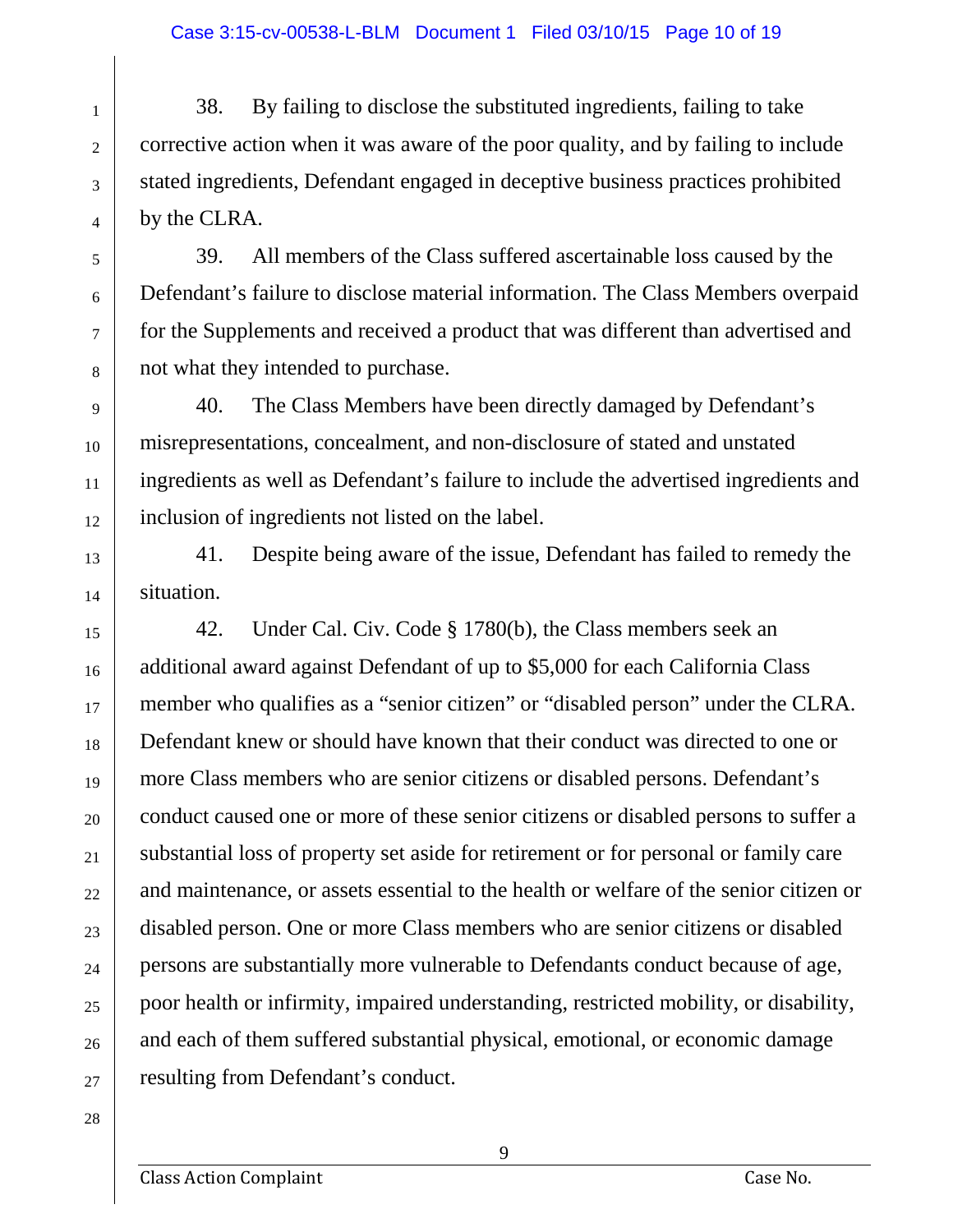43. Pursuant to Civil Code § 1782, concurrently with the filing of this Complaint, Plaintiff will notify Defendants in writing by certified mail of the alleged violations of section 1770 and demand that the same be corrected. If Defendants fails to rectify or agree to rectify the problems associated with the action detailed above within 30 days of the date of written notice pursuant to Civil Code § 1782, Plaintiff will amend this Complaint to add claims for actual, punitive and statutory damages, as appropriate in accordance with Civil Code § 1782(a) & (d).

#### **SECOND CAUSE OF ACTION**

## **Violation of The California Unfair Competition Law (Cal. Bus. & Prof. Code § 17200, Et. Seq.)**

44. Plaintiff re-alleges and incorporates by reference the allegations set forth above.

45. California Business and Professions Code § 17200 prohibits acts of "unfair competition," including any "unlawful, unfair or fraudulent business act or practice" and "unfair, deceptive, untrue or misleading advertising. . . ." Defendant engaged in conduct that violated each of this statute's three prongs.

46. Defendant committed an unlawful business act or practice in violation of § 17200 by violating the Consumer Legal Remedies Act, Cal. Civ. Code § 1750, et. seq., as set forth above.

47. Defendant committed unfair business acts and practices in violation of § 17200 when it improperly and illegally labeled its herbal supplements. Defendant committed unfair business acts and practices by failure to include the advertised ingredients and inclusion of ingredients not listed on the label.

48. Defendant also violated the unfairness prong of § 17200 by failing to remedy the situation involving adulterated, substituted, added, and missing ingredients when it first learned of the issue.

1

2

3

4

5

6

7

8

9

10

11

12

13

14

15

16

17

18

19

20

21

22

23

24

25

26

27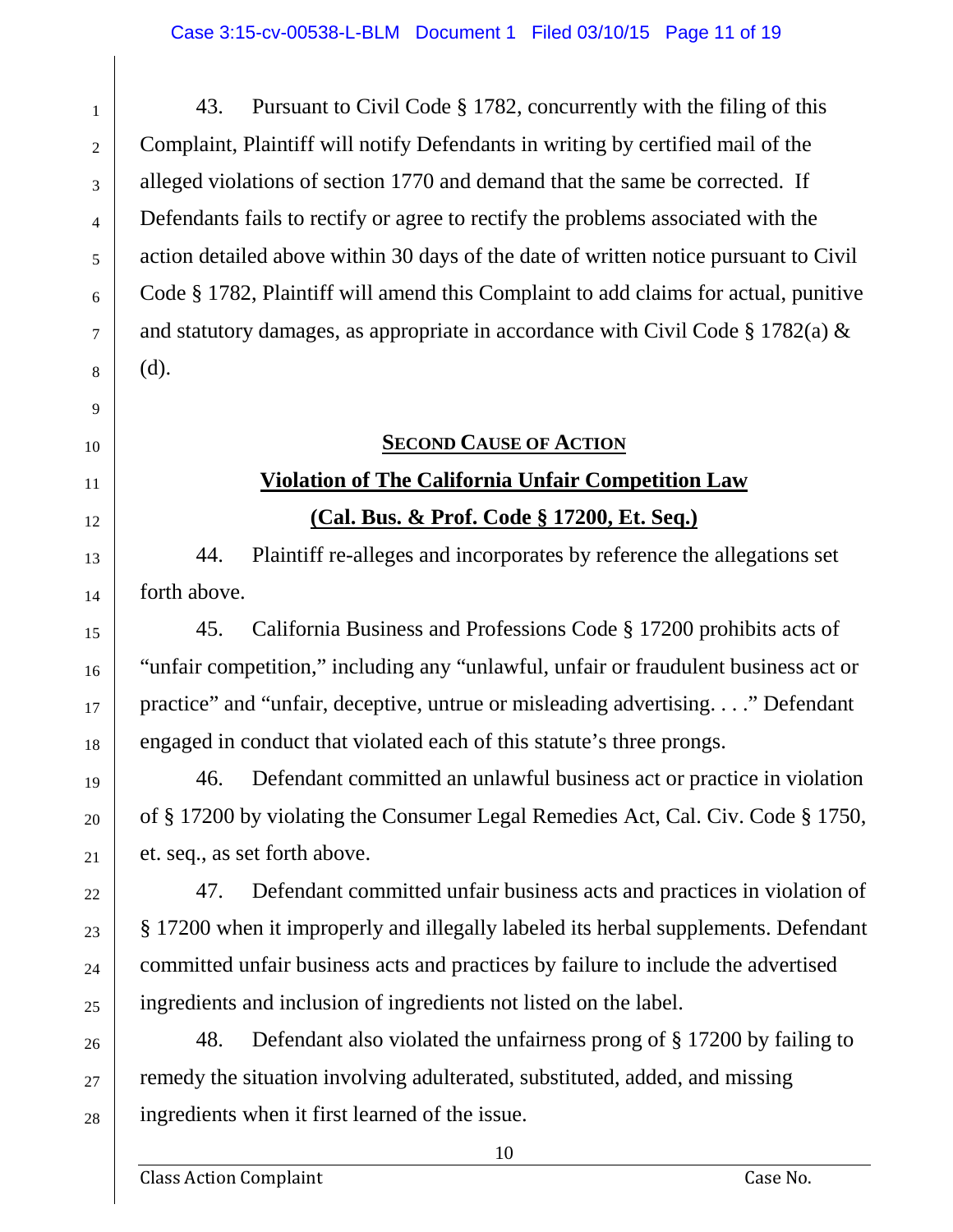49. The Class has suffered injuries in fact, including economic loss. Defendant's representations about the contents of its Supplements were false. Had the Class members known this they would not have purchased these Supplements.

50. As a direct and proximate result of Defendant's unfair and deceptive practices, Class Members have suffered and will continue to suffer actual damages.

51. The Class requests that this Court enter such orders or judgments as may be necessary to enjoin Defendant from continuing its unfair, unlawful, and/or deceptive practices, as provided in Cal. Bus. & Prof. Code § 17203; and for such other relief set forth below.

### **THIRD CAUSE OF ACTION Violation of California False Advertising Law (Cal. Bus. & Prof. Code §§ 17500, et seq.)**

52. Plaintiff incorporates by reference all allegations of the preceding paragraphs as though fully set forth herein.

16

1

2

3

4

5

6

7

8

9

10

11

12

13

14

15

17

18

19

20

21

22

23

53. California Bus. & Prof. Code § 17500 states: "It is unlawful for any … corporation … with intent directly or indirectly to dispose of real or personal property … to induce the public to enter into any obligation relating thereto, to make or disseminate or cause to be made or disseminated … from this state before the public in any state, in any newspaper or other publication, or any advertising device, … or in any other manner or means whatever, including over the Internet, any statement … which is untrue or misleading, and which is known, or which by the exercise of reasonable care should be known, to be untrue or misleading."

24 25 26 27 28 54. Defendant Wal-Mart disseminated throughout California and the United States, via advertising, marketing, publications, and product labeling, statements that were untrue or misleading, and which were known, or which by the exercise of reasonable care should have been known to the Defendant, to be untrue and misleading to Plaintiff and the other Class members. Defendant violated §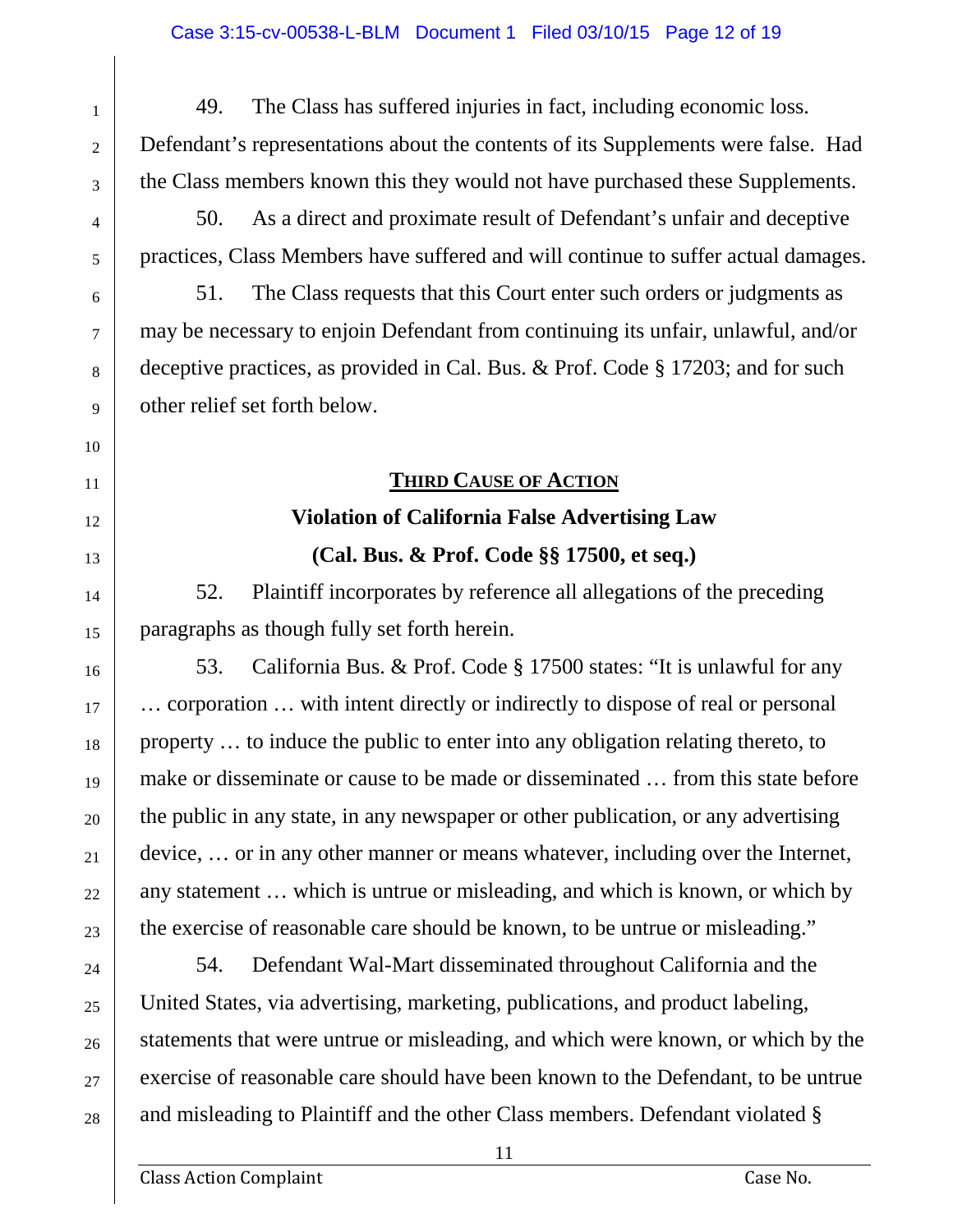17500 because its misrepresentations and omissions regarding the contents of the Supplements were material and likely to deceive a reasonable consumer.

55. Plaintiff and the other Class members have suffered an injury in fact, including the loss of money or property, as a result of the Defendant's unfair, unlawful, and/or deceptive practices. In choosing to purchase the Herbal Supplements, Plaintiff and the other Class members relied on the misrepresentations and/or omissions of the Defendant with respect to the content of the Supplements. Had Plaintiff and the other Class members known the true facts, they would not have purchased the Supplements from the Defendant. Accordingly, Plaintiff and the other Class members overpaid for the Supplements (which were worth nothing) and did not receive the benefit of their bargain.

56. All of the wrongful conduct alleged herein occurred, and continues to occur, in the conduct of the Defendant's business. The Defendant's wrongful conduct is part of a pattern or generalized course of conduct that was perpetuated and repeated, both in the State of California and nationwide.

### **FOURTH CAUSE OF ACTION Breach of Implied Warranty**

57. Plaintiff repeats and re-alleges the foregoing paragraphs, inclusive, and incorporates the same as if set forth herein at length.

58. Prior to the time that Plaintiff used the Supplements, Defendant impliedly warranted to Plaintiff and Class that the Supplements were of merchantable quality and contained the ingredients as listed on the labels.

59. Plaintiff and other Class members were and are unskilled in the research, design, and manufacture of the Supplements and reasonably relied entirely on the skill, judgment, and implied warranty of the Defendant in using the Supplements.

28

1

2

3

4

5

6

7

8

9

10

11

12

13

14

15

16

17

18

19

20

21

22

23

24

25

26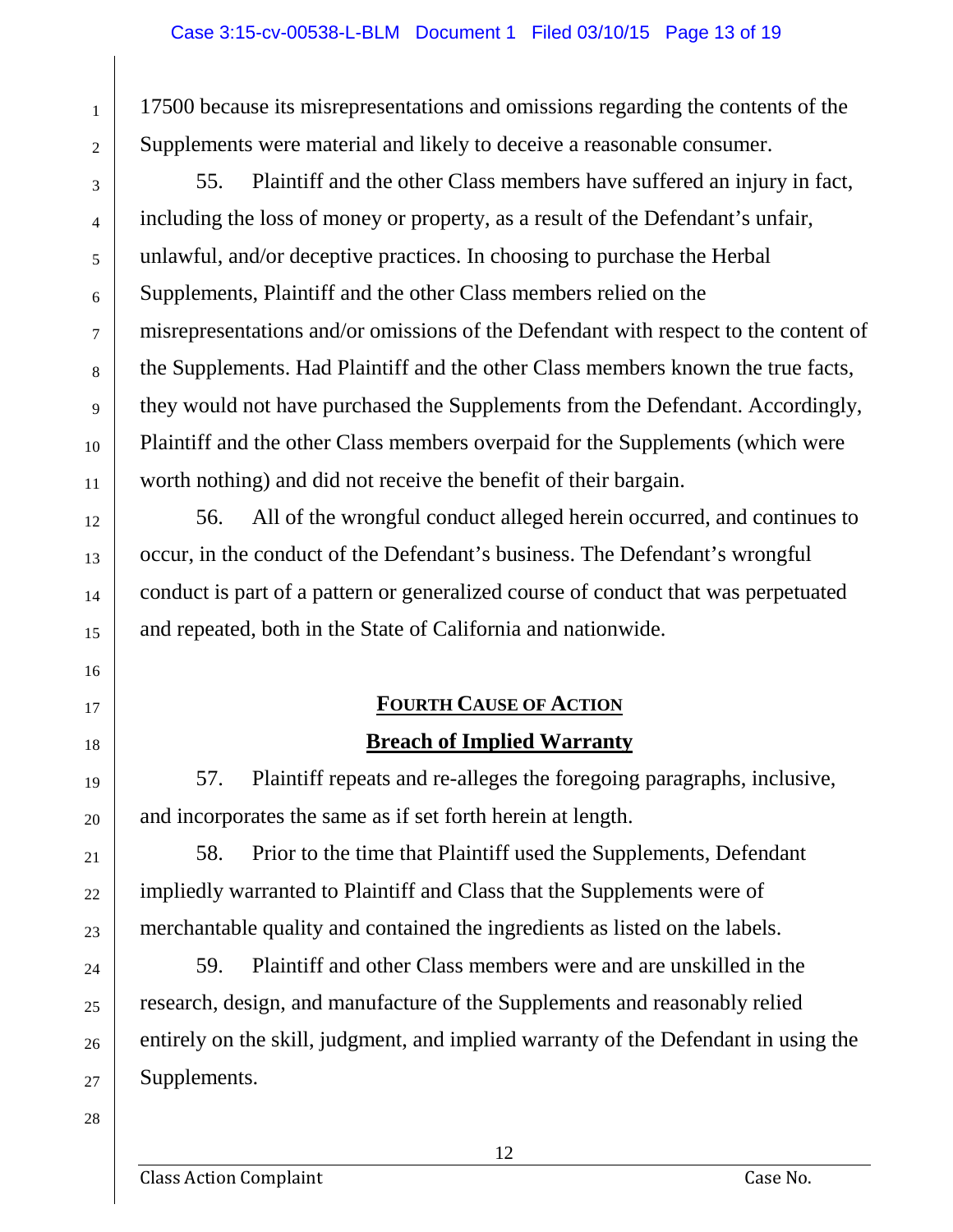60. The Supplements were neither as represented on the labels nor of merchantable quality, as warranted by Defendant. The Supplements did not containing the advertised ingredients or contained unlisted ingredients, contrary to law, and therefore the contents of the Supplements were misrepresented to the public.

61. Plaintiff and the Class are direct purchasers of the Supplements from Defendant and thus are in privity with Defendant.

62. As a result of Defendant's breach of warranty, Plaintiff and the Class have suffered the damages set forth above.

#### **FIFTH CAUSE OF ACTION**

#### **Breach of Express Warranty**

63. Plaintiff repeats and re-alleges the foregoing paragraphs, inclusive, and incorporates the same as if set forth herein at length.

64. Defendant expressly warranted to Plaintiff and the Class that the Supplements were fit and proper for their intended use and contained the ingredients listed on the label and only those ingredients. Since herbal and dietary supplements are not evaluated by the FDA, consumers are only able to make informed decisions by relying on the accuracy of the ingredients as stated on the packaging of the Supplements. By failing to list all ingredients and failing to contain stated ingredients Defendant breached its express warranty.

65. Plaintiff and the Class relied on the skill, judgment, representations, and express warranties of Defendant when they decided to purchase and use the Supplements. In fact, these warranties and representations were false since the Supplements were not as advertised, as alleged above.

66. As a result of Defendant's breach of express warranty, Plaintiff and the Class have suffered the damages set forth above.

1

2

3

4

5

6

7

8

9

10

11

12

13

14

15

16

17

18

19

20

21

**Class Action Complaint** Case No.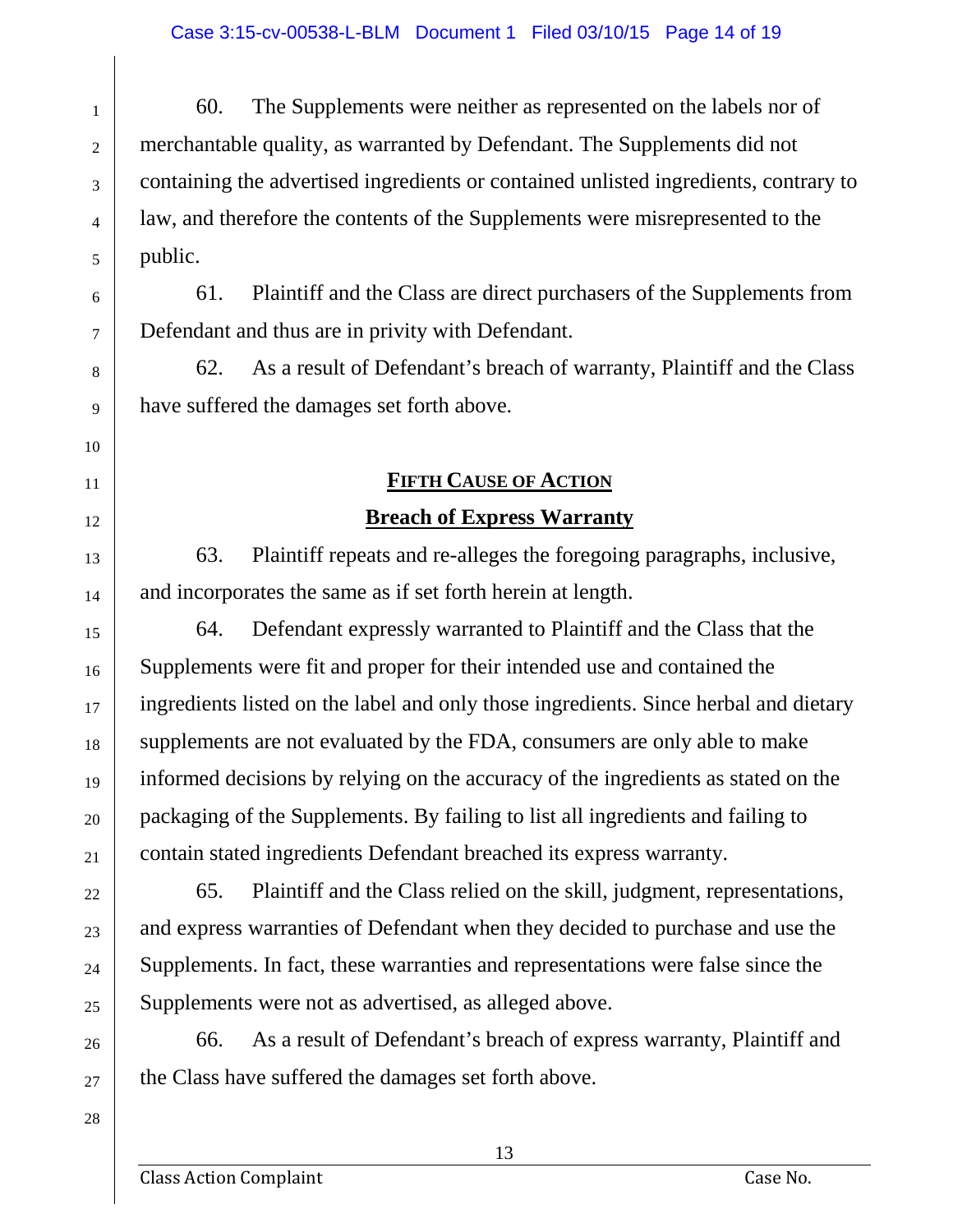#### **SIXTH CAUSE OF ACTION**

#### **Deceit by Concealment - Civil Code §§ 1709, 1710**

67. Plaintiff repeats and re-alleges the foregoing paragraphs, inclusive, and incorporates the same as if set forth herein at length.

68. Defendant willfully deceived Plaintiff and the Class by concealing the true facts concerning the Supplements, which the Defendant was obligated to, and had a duty to, disclose. As set forth above, Defendant knew, in advance of Plaintiff and the Class's purchase and use of the Supplements, of the substitution of ingredients, the failure to contain stated ingredients, and the addition of unlisted ingredients.

69. Defendant concealed and failed to disclose those facts to Plaintiff and the Class.

70. As a result of the deceit by concealment by Defendant, Plaintiff and the Class suffered the injuries and damages set forth above.

#### **SEVENTH CAUSE OF ACTION**

#### **Negligent Misrepresentation**

71. Plaintiff repeats and re-alleges the foregoing paragraphs, inclusive, and incorporates the same as if set forth herein at length.

72. Defendant made misrepresentations, as previously set forth herein, to Plaintiff and Class, including the misrepresentation that the Supplements contained ingredients which they in fact did not include and that the Supplements did not contain ingredients which they in fact did.

73. Defendant made the foregoing representations without reasonable grounds for believing them to be true. These representations were made directly by Defendant, and their authorized agents, on the Supplements' packaging and labeling and in publications and other written materials directed to the public, with the intention of inducing reliance and the purchase and use of the Supplements.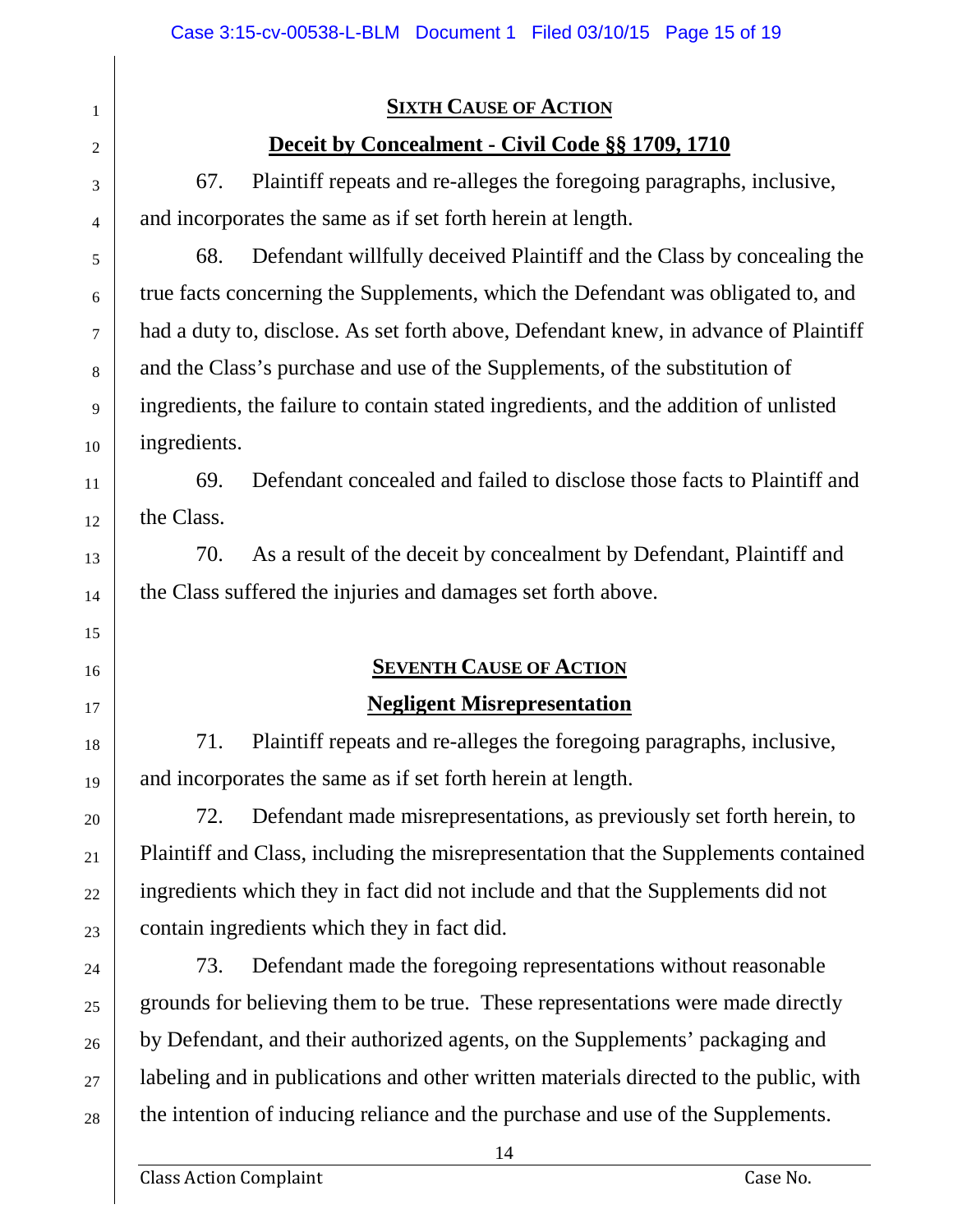74. The foregoing representations by Defendant were false. The Supplements did not contain the stated ingredients or contained additional unlisted ingredients.

75. In reliance on the above misrepresentations by Defendant, Plaintiff and the Class were induced to purchase and to use the Supplements. If Plaintiff and the Class had known of the true facts and ingredients concealed by Defendant, they would not have purchased or used the Supplements.

76. Plaintiff's reliance on the misrepresentations by Defendant was justified and reasonable in that such misrepresentations were made by individuals and entities that held themselves out as reputable in the field of supplements, were in a position to know the true facts, and had a legal obligation to list all ingredients contained within the supplements.

77. As a result of the negligent misrepresentations by Defendant, Plaintiff and the Class suffered the injuries and damages set forth above.

### **EIGHTH CAUSE OF ACTION**

### **Intentional Misrepresentation**

78. Plaintiff repeats and re-alleges the foregoing paragraphs, inclusive, and incorporates the same as if set forth herein at length.

79. Defendant made misrepresentations to Plaintiff and the Class including that the Supplements contained the stated ingredients and nothing more.

80. Defendant conducted a sales and marketing campaign to promote the sale of the Supplements and to willfully deceive Plaintiff and the general public as to the contents of the Supplements.

81. Defendant made the foregoing representations knowing that they were false. These representations were made directly by Defendant and their authorized agents, in publications and other written materials directed to the public, with the intention of inducing reliance and the purchase and use of the Supplements.

1

2

3

4

5

6

7

8

9

10

11

12

13

14

15

16

17

18

19

20

21

22

23

24

25

26

27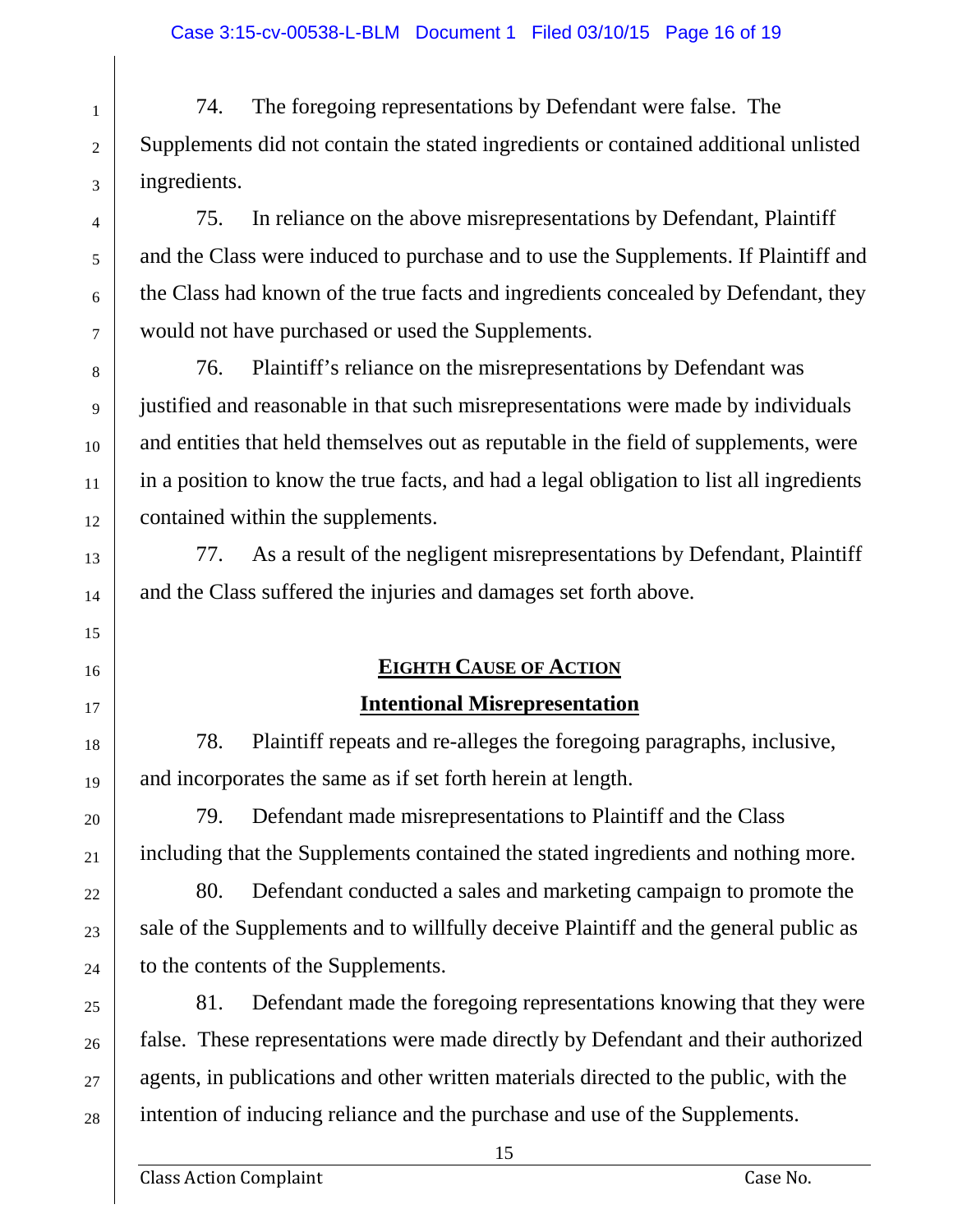82. The foregoing representations by Defendant were in fact false. The Supplements did not contain the stated ingredients, had other ingredients substituted for the stated ingredients, and had additional unlisted ingredients.

83. The foregoing representations by Defendant were made with the intention of inducing reliance and the purchase and use of the Supplements.

84. In reliance on the misrepresentations by Defendant, as set forth above, Plaintiff and the Class were induced to purchase and to use the Supplements. If Plaintiff and the Class had known of the true facts and the facts that Defendant concealed, they would not have purchased or used the Supplements.

85. Plaintiff's reliance on the intentional misrepresentations by Defendant was justified and reasonable because such misrepresentations were made and conducted by individuals and entities that were in a position to know the true facts.

86. As a result of the intentional misrepresentations by Defendant, Plaintiff suffered the injuries and damages set forth above.

87. Defendant knew when they made the aforementioned representations that the representations were false. Defendant intended that Plaintiff and the Class would reasonably rely on the representations. Plaintiff and the Class did rely on these representations and purchased and used the Supplements, to Plaintiff's detriment. In this context, the conduct of defendants constituted malice, oppression, and fraud. Plaintiff and the class are therefore entitled to recover punitive or exemplary damages.

### **PRAYER FOR RELIEF**

Wherefore Plaintiff and Class members request that the Court enter an order or judgment against the Defendant for the following relief:

1. Declaring this action may be maintained as a class action pursuant to Federal Rules of Civil Procedure, Rule 23, and for an order certifying this case as a class action and appointing Plaintiff as the Class representative;

1

2

3

4

5

6

7

8

9

10

11

12

13

14

15

16

17

18

19

20

21

22

23

24

25

26

27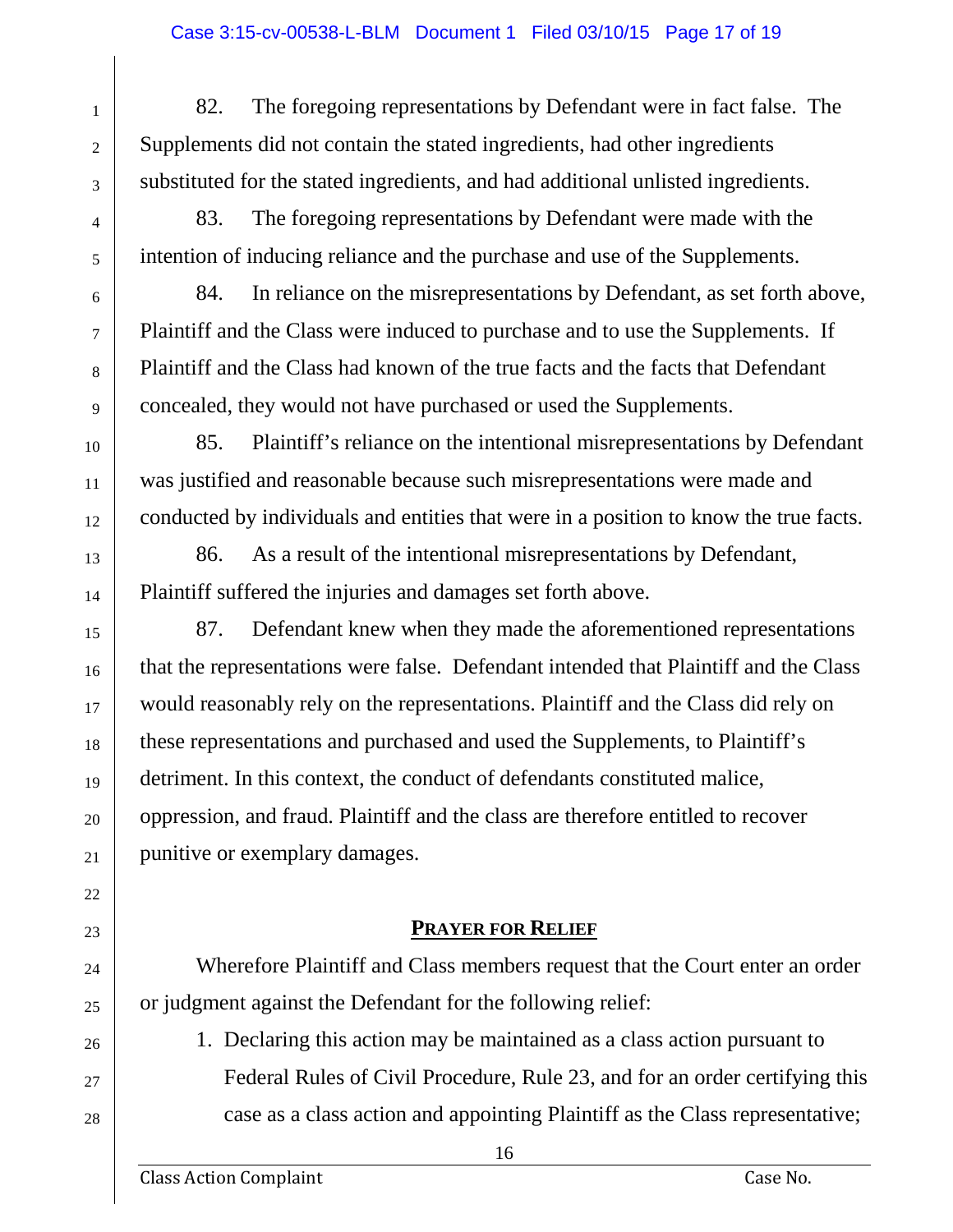$\overline{\phantom{a}}$ 

| $\mathbf{1}$ | 2. Declaring that the Defendant's advertising and sales of its Supplements   |
|--------------|------------------------------------------------------------------------------|
| 2            | that do not contain the stated ingredients or that contain substituted or    |
| 3            | additional unlisted ingredients, was wrongful and misleading;                |
| 4            | 3. Restitution of all purchases of Herbal Supplements by Plaintiff and Class |
| 5            | members, in an amount to be determined at trial;                             |
| 6            | 4. Disgorgement of all ill-gotten gains Defendant's derived from their       |
| 7            | misconduct;                                                                  |
| 8            | 5. Actual damages according to proof;                                        |
| 9            | 6. Compensatory damages caused by the Defendant's unfair and deceptive       |
| 10           | practices;                                                                   |
| 11           | 7. Punitive damages as to the Eighth Cause of Action only;                   |
| 12           | 8. Pre-judgment and post-judgment interest at the maximum rate permitted     |
| 13           | by law;                                                                      |
| 14           | 9. Attorney's fees, costs, and expenses incurred related to bringing this    |
| 15           | action; and                                                                  |
| 16           | 10. Any additional relief as the Court deems proper.                         |
| 17           | Dated: March 10, 2015<br><b>Casey Gerry Schenk</b>                           |
| 18           | Francavilla Blatt & Penfield, LLP                                            |
| 19           |                                                                              |
| 20           |                                                                              |
| 21           | Gayle M. Blatt<br>S/<br>Gayle M. Blatt, Esq.                                 |
| 22           | gmb@cglaw.com                                                                |
| 23           |                                                                              |
| 24           |                                                                              |
| 25           |                                                                              |
| 26           |                                                                              |
| 27           |                                                                              |
| 28           | 17                                                                           |
|              | <b>Class Action Complaint</b><br>Case No.                                    |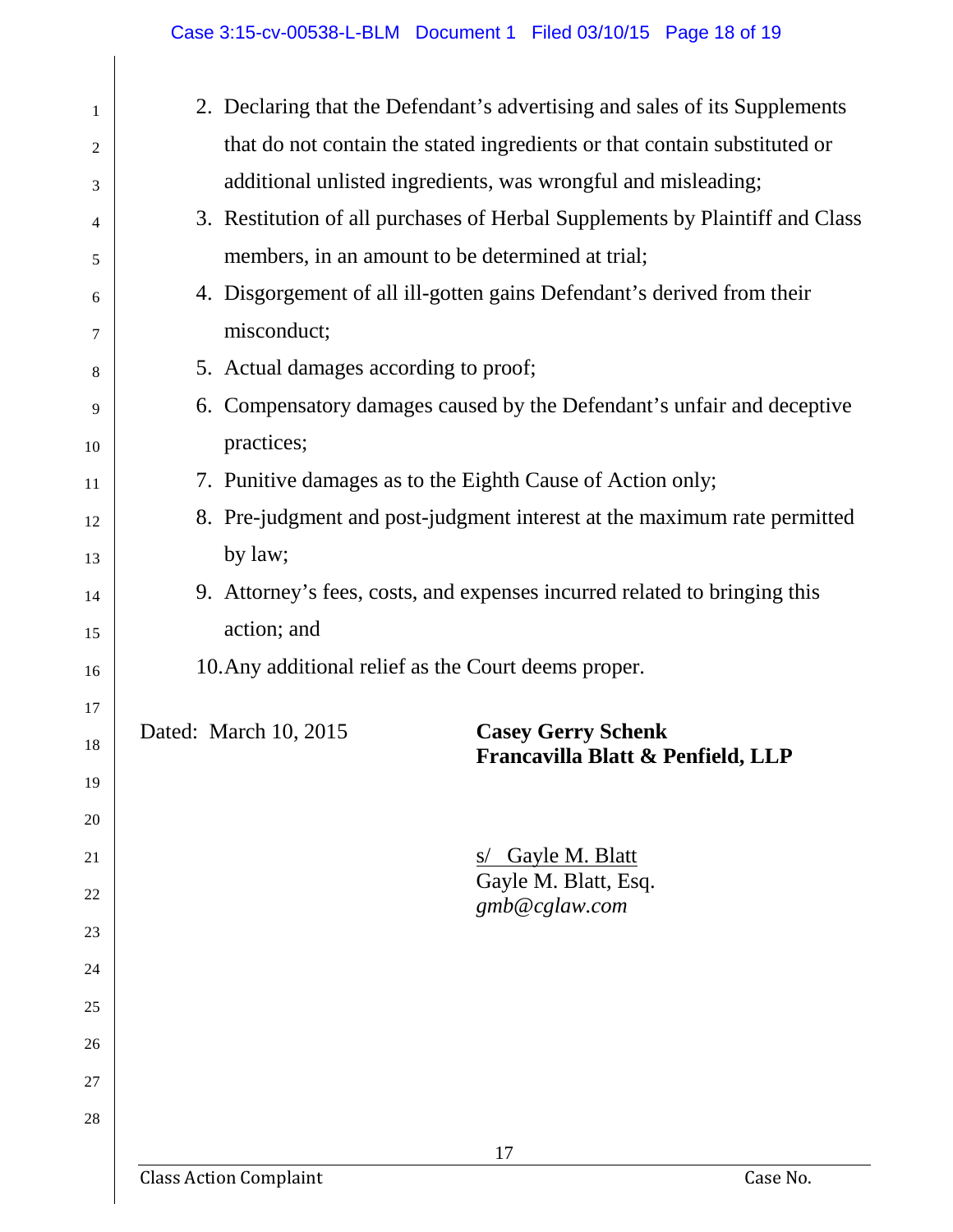| <b>DEMAND FOR JURY TRIAL</b><br>$\mathbf{1}$<br>Plaintiff demands a jury trial on all issues alleged above.<br>$\boldsymbol{2}$<br>$\mathfrak{Z}$<br>Dated: March 10, 2015<br><b>Casey Gerry Schenk</b> |          |
|---------------------------------------------------------------------------------------------------------------------------------------------------------------------------------------------------------|----------|
|                                                                                                                                                                                                         |          |
|                                                                                                                                                                                                         |          |
|                                                                                                                                                                                                         |          |
| $\overline{4}$<br>Francavilla Blatt & Penfield, LLP                                                                                                                                                     |          |
| $\mathfrak{S}$                                                                                                                                                                                          |          |
| $6\,$                                                                                                                                                                                                   |          |
| s/ Gayle M. Blatt<br>$\overline{7}$                                                                                                                                                                     |          |
| Gayle M. Blatt, Esq.<br>$\,8\,$<br>gmb@cglaw.com                                                                                                                                                        |          |
| $\overline{9}$                                                                                                                                                                                          |          |
| 10                                                                                                                                                                                                      |          |
| 11                                                                                                                                                                                                      |          |
| 12                                                                                                                                                                                                      |          |
| 13                                                                                                                                                                                                      |          |
| 14                                                                                                                                                                                                      |          |
| 15                                                                                                                                                                                                      |          |
| 16                                                                                                                                                                                                      |          |
| 17                                                                                                                                                                                                      |          |
| 18                                                                                                                                                                                                      |          |
| 19                                                                                                                                                                                                      |          |
| $20\,$                                                                                                                                                                                                  |          |
| $21\,$                                                                                                                                                                                                  |          |
| $22\,$                                                                                                                                                                                                  |          |
| 23                                                                                                                                                                                                      |          |
| $24\,$                                                                                                                                                                                                  |          |
| $25\,$                                                                                                                                                                                                  |          |
| $26\,$                                                                                                                                                                                                  |          |
| $27\,$                                                                                                                                                                                                  |          |
| $28\,$                                                                                                                                                                                                  |          |
| 18<br><b>Class Action Complaint</b>                                                                                                                                                                     | Case No. |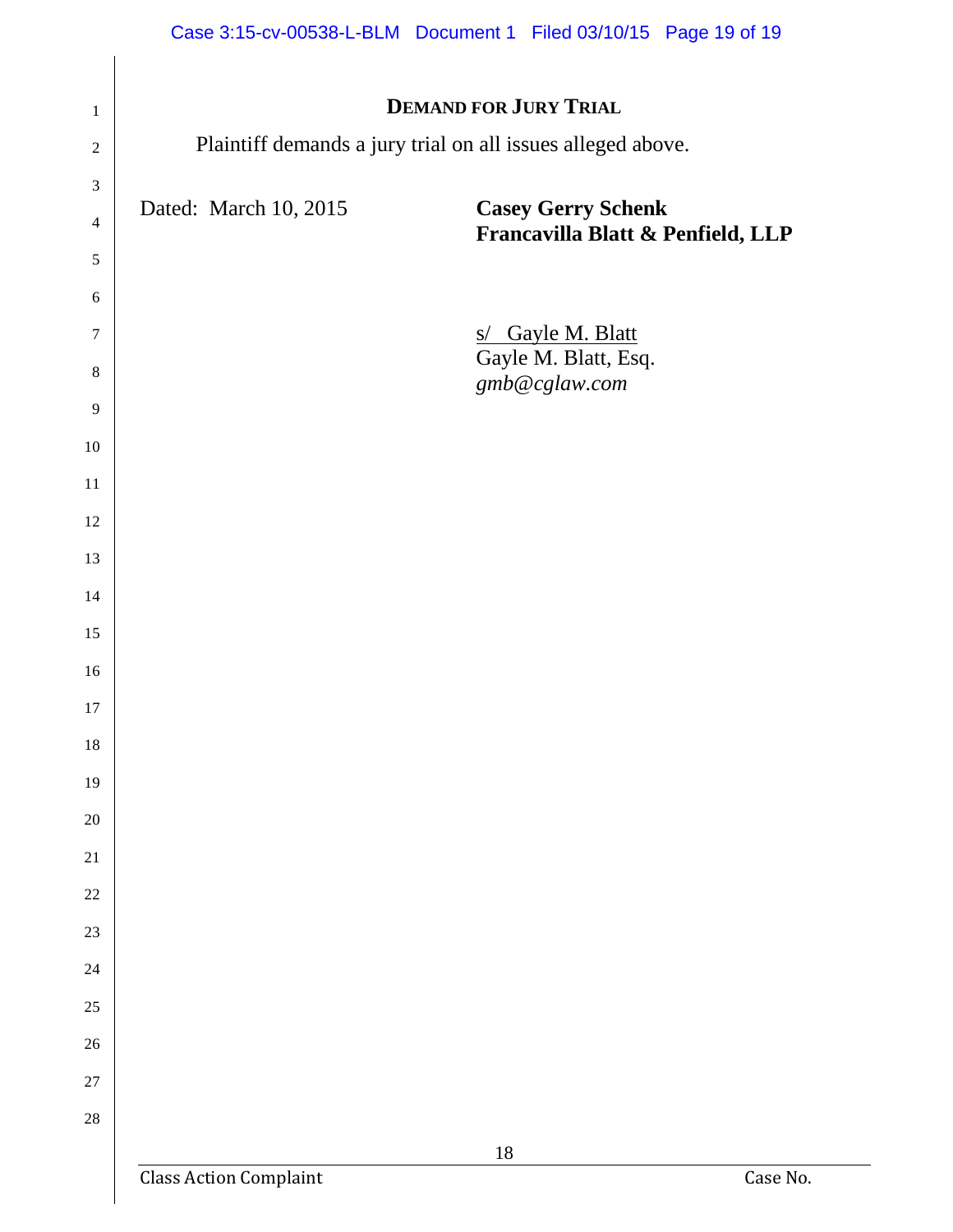### IS 44 (Rev. 12/12) **Case 3:15-cv-00538-L-BLM DOCUTER SHEEIF** d 03/10/15 Page 1 of 3

The JS 44 civil cover sheet and the information contained herein neither replace nor supplement the filing and service of pleadings or other papers as required by law, except as provided by local rules of court. This form,

| I. (a) PLAINTIFFS<br>Diann Kohn, an individual, on behalf of herself and all others similarly<br>situated                                                                                                                           |                                                                                                                                                                                                                |                                                                                                                                                                                                                           | <b>DEFENDANTS</b><br>Wal-Mart Stores, Inc., a Delaware corporation, and Does 1 through<br>100 |                                                                                                                                                        |                                                                                 |                                                                                                                  |                                                                                                                                                                                                                                                       |                                                   |                           |
|-------------------------------------------------------------------------------------------------------------------------------------------------------------------------------------------------------------------------------------|----------------------------------------------------------------------------------------------------------------------------------------------------------------------------------------------------------------|---------------------------------------------------------------------------------------------------------------------------------------------------------------------------------------------------------------------------|-----------------------------------------------------------------------------------------------|--------------------------------------------------------------------------------------------------------------------------------------------------------|---------------------------------------------------------------------------------|------------------------------------------------------------------------------------------------------------------|-------------------------------------------------------------------------------------------------------------------------------------------------------------------------------------------------------------------------------------------------------|---------------------------------------------------|---------------------------|
| (b) County of Residence of First Listed Plaintiff                                                                                                                                                                                   |                                                                                                                                                                                                                | San Diego (CA)                                                                                                                                                                                                            |                                                                                               | County of Residence of First Listed Defendant                                                                                                          |                                                                                 |                                                                                                                  |                                                                                                                                                                                                                                                       |                                                   |                           |
|                                                                                                                                                                                                                                     | (EXCEPT IN U.S. PLAINTIFF CASES)                                                                                                                                                                               |                                                                                                                                                                                                                           |                                                                                               |                                                                                                                                                        |                                                                                 | (IN U.S. PLAINTIFF CASES ONLY)                                                                                   |                                                                                                                                                                                                                                                       |                                                   |                           |
|                                                                                                                                                                                                                                     |                                                                                                                                                                                                                |                                                                                                                                                                                                                           |                                                                                               | NOTE:                                                                                                                                                  | THE TRACT OF LAND INVOLVED.                                                     |                                                                                                                  | IN LAND CONDEMNATION CASES, USE THE LOCATION OF                                                                                                                                                                                                       |                                                   |                           |
| (c) Attorneys (Firm Name, Address, and Telephone Number)<br>David S. Casey, Jr., Frederick Schenk, Gayle M. Blatt, Wendy M. Behan,                                                                                                  |                                                                                                                                                                                                                |                                                                                                                                                                                                                           |                                                                                               | Attorneys (If Known)                                                                                                                                   |                                                                                 |                                                                                                                  | '15CV0538L                                                                                                                                                                                                                                            |                                                   | <b>BLM</b>                |
| Jason C. Evans, Casey Gerry Schenk Francavilla Blatt & Penfield LLP,<br>110 Laurel Street, San Diego, CA 92101 / 619-238-1811                                                                                                       |                                                                                                                                                                                                                |                                                                                                                                                                                                                           |                                                                                               |                                                                                                                                                        |                                                                                 |                                                                                                                  |                                                                                                                                                                                                                                                       |                                                   |                           |
| <b>II. BASIS OF JURISDICTION</b> (Place an "X" in One Box Only)                                                                                                                                                                     |                                                                                                                                                                                                                |                                                                                                                                                                                                                           |                                                                                               | <b>III. CITIZENSHIP OF PRINCIPAL PARTIES</b> (Place an "X" in One Box for Plaintiff                                                                    |                                                                                 |                                                                                                                  |                                                                                                                                                                                                                                                       |                                                   |                           |
|                                                                                                                                                                                                                                     |                                                                                                                                                                                                                |                                                                                                                                                                                                                           |                                                                                               | (For Diversity Cases Only)                                                                                                                             |                                                                                 |                                                                                                                  | and One Box for Defendant)                                                                                                                                                                                                                            |                                                   |                           |
| $\Box$ 1 U.S. Government<br>Plaintiff                                                                                                                                                                                               | <b>3</b> Federal Question<br>(U.S. Government Not a Party)                                                                                                                                                     |                                                                                                                                                                                                                           |                                                                                               | Citizen of This State                                                                                                                                  | <b>DEF</b><br><b>PTF</b><br>$\Box$ 1<br>$\mathbf{X}$ 1                          | of Business In This State                                                                                        | Incorporated or Principal Place                                                                                                                                                                                                                       | PTF<br>$\Box$ 4                                   | DEF<br>$\Box$ 4           |
| $\Box$ 2 U.S. Government<br>Defendant                                                                                                                                                                                               | $\boxtimes$ 4 Diversity                                                                                                                                                                                        | (Indicate Citizenship of Parties in Item III)                                                                                                                                                                             |                                                                                               | Citizen of Another State                                                                                                                               | $\Box$ 2                                                                        | $\Box$ 2 Incorporated <i>and</i> Principal Place                                                                 | of Business In Another State                                                                                                                                                                                                                          | $\Box$ 5                                          | $\mathbf{\overline{M}}$ 5 |
|                                                                                                                                                                                                                                     |                                                                                                                                                                                                                |                                                                                                                                                                                                                           |                                                                                               | Citizen or Subject of a<br>Foreign Country                                                                                                             | $\Box$ 3                                                                        | $\Box$ 3 Foreign Nation                                                                                          |                                                                                                                                                                                                                                                       | $\Box$ 6                                          | $\Box$ 6                  |
| <b>IV. NATURE OF SUIT</b> (Place an "X" in One Box Only)<br><b>CONTRACT</b>                                                                                                                                                         |                                                                                                                                                                                                                | <b>TORTS</b>                                                                                                                                                                                                              |                                                                                               | <b>FORFEITURE/PENALTY</b>                                                                                                                              |                                                                                 | <b>BANKRUPTCY</b>                                                                                                | <b>OTHER STATUTES</b>                                                                                                                                                                                                                                 |                                                   |                           |
| $\Box$ 110 Insurance<br>$\Box$ 120 Marine<br>$\Box$ 130 Miller Act<br>$\Box$ 140 Negotiable Instrument<br>$\Box$ 150 Recovery of Overpayment<br>& Enforcement of Judgment<br>□ 151 Medicare Act<br>$\Box$ 152 Recovery of Defaulted | PERSONAL INJURY<br>$\Box$ 310 Airplane<br>□ 315 Airplane Product<br>Liability<br>$\Box$ 320 Assault, Libel &<br>Slander<br>□ 330 Federal Employers'<br>Liability                                               | PERSONAL INJURY<br>$\Box$ 365 Personal Injury -<br>Product Liability<br>367 Health Care/<br>Pharmaceutical<br>Personal Injury<br>Product Liability<br><b>1</b> 368 Asbestos Personal                                      |                                                                                               | 5 625 Drug Related Seizure<br>of Property 21 USC 881<br>$\Box$ 690 Other                                                                               | 423 Withdrawal<br>$\Box$ 820 Copyrights<br>□ 830 Patent<br>$\Box$ 840 Trademark | 1422 Appeal 28 USC 158<br>28 USC 157<br><b>PROPERTY RIGHTS</b>                                                   | 375 False Claims Act<br>$\Box$ 400 State Reapportionment<br>$\Box$ 410 Antitrust<br>$\Box$ 430 Banks and Banking<br>450 Commerce<br>$\Box$ 460 Deportation<br>470 Racketeer Influenced and                                                            | Corrupt Organizations                             |                           |
| <b>Student Loans</b><br>(Excludes Veterans)<br>$\Box$ 153 Recovery of Overpayment<br>of Veteran's Benefits<br>$\Box$ 160 Stockholders' Suits<br>■ 190 Other Contract<br>195 Contract Product Liability<br>196 Franchise             | 340 Marine<br>345 Marine Product<br>Liability<br>□ 350 Motor Vehicle<br>□ 355 Motor Vehicle<br><b>Product Liability</b><br>360 Other Personal<br>Injury<br>$\Box$ 362 Personal Injury -<br>Medical Malpractice | <b>Injury Product</b><br>Liability<br>PERSONAL PROPERTY □ 710 Fair Labor Standards<br>370 Other Fraud<br>371 Truth in Lending<br>380 Other Personal<br><b>Property Damage</b><br>385 Property Damage<br>Product Liability |                                                                                               | <b>LABOR</b><br>Act<br>720 Labor/Management<br>Relations<br>740 Railway Labor Act<br>751 Family and Medical<br>Leave Act<br>790 Other Labor Litigation | $\Box$ 861 HIA (1395ff)<br>□ 864 SSID Title XVI<br>$\Box$ 865 RSI (405(g))      | <b>SOCIAL SECURITY</b><br><b>1</b> 862 Black Lung (923)<br>$\Box$ 863 DIWC/DIWW (405(g))                         | 480 Consumer Credit<br>490 Cable/Sat TV<br>□ 850 Securities/Commodities/<br>Exchange<br>1 890 Other Statutory Actions<br>$\Box$ 891 Agricultural Acts<br>5 893 Environmental Matters<br>□ 895 Freedom of Information<br>Act<br>$\Box$ 896 Arbitration |                                                   |                           |
| <b>REAL PROPERTY</b><br>210 Land Condemnation<br>$\Box$ 220 Foreclosure<br>$\Box$ 230 Rent Lease & Ejectment<br>$\Box$ 240 Torts to Land<br>245 Tort Product Liability<br>290 All Other Real Property                               | <b>CIVIL RIGHTS</b><br>$\Box$ 440 Other Civil Rights<br>$\Box$ 441 Voting<br>$\Box$ 442 Employment<br>$\Box$ 443 Housing/<br>Accommodations<br>$\Box$ 445 Amer. w/Disabilities -                               | <b>PRISONER PETITIONS</b><br><b>Habeas Corpus:</b><br>463 Alien Detainee<br>$\Box$ 510 Motions to Vacate<br>Sentence<br>□ 530 General<br>535 Death Penalty                                                                |                                                                                               | 791 Employee Retirement<br>Income Security Act<br><b>IMMIGRATION</b>                                                                                   |                                                                                 | <b>FEDERAL TAX SUITS</b><br>□ 870 Taxes (U.S. Plaintiff<br>or Defendant)<br>□ 871 IRS-Third Party<br>26 USC 7609 | □ 899 Administrative Procedure<br>$\Box$ 950 Constitutionality of<br><b>State Statutes</b>                                                                                                                                                            | Act/Review or Appeal of<br><b>Agency Decision</b> |                           |
|                                                                                                                                                                                                                                     | Employment<br>$\Box$ 446 Amer. w/Disabilities<br>Other<br>448 Education                                                                                                                                        | Other:<br>$\Box$ 540 Mandamus & Other<br>$\Box$ 550 Civil Rights<br>555 Prison Condition<br>560 Civil Detainee -<br>Conditions of<br>Confinement                                                                          |                                                                                               | $\Box$ 462 Naturalization Application<br>$\Box$ 465 Other Immigration<br>Actions                                                                       |                                                                                 |                                                                                                                  |                                                                                                                                                                                                                                                       |                                                   |                           |
| V. ORIGIN (Place an "X" in One Box Only)<br>$\boxtimes$ 1 Original<br>Proceeding                                                                                                                                                    | $\Box$ 2 Removed from<br>$\Box$ 3<br><b>State Court</b>                                                                                                                                                        | Remanded from<br>Appellate Court                                                                                                                                                                                          |                                                                                               | $\Box$ 4 Reinstated or $\Box$ 5 Transferred from<br>Reopened<br>(specify)                                                                              | Another District                                                                | $\Box$ 6 Multidistrict<br>Litigation                                                                             |                                                                                                                                                                                                                                                       |                                                   |                           |
| VI. CAUSE OF ACTION                                                                                                                                                                                                                 | 28 USC Sec. 1332(d)<br>Brief description of cause:                                                                                                                                                             |                                                                                                                                                                                                                           |                                                                                               | Cite the U.S. Civil Statute under which you are filing (Do not cite jurisdictional statutes unless diversity):                                         |                                                                                 |                                                                                                                  |                                                                                                                                                                                                                                                       |                                                   |                           |
|                                                                                                                                                                                                                                     | <b>Consumer Class Action</b>                                                                                                                                                                                   |                                                                                                                                                                                                                           |                                                                                               |                                                                                                                                                        |                                                                                 |                                                                                                                  |                                                                                                                                                                                                                                                       |                                                   |                           |
| VII. REQUESTED IN<br><b>COMPLAINT:</b>                                                                                                                                                                                              | ⊠<br>UNDER RULE 23, F.R.Cv.P.                                                                                                                                                                                  | <b>CHECK IF THIS IS A CLASS ACTION</b>                                                                                                                                                                                    |                                                                                               | <b>DEMAND</b> \$                                                                                                                                       |                                                                                 | <b>JURY DEMAND:</b>                                                                                              | CHECK YES only if demanded in complaint:<br>$\times$ Yes                                                                                                                                                                                              | $\square$ No                                      |                           |
| VIII. RELATED CASE(S)<br>IF ANY                                                                                                                                                                                                     | (See instructions):                                                                                                                                                                                            | <b>JUDGE</b>                                                                                                                                                                                                              |                                                                                               |                                                                                                                                                        |                                                                                 | DOCKET NUMBER                                                                                                    |                                                                                                                                                                                                                                                       |                                                   |                           |
| <b>DATE</b><br>03/10/2015                                                                                                                                                                                                           |                                                                                                                                                                                                                | SIGNATURE OF ATTORNEY OF RECORD<br>s/Gayle M. Blatt                                                                                                                                                                       |                                                                                               |                                                                                                                                                        |                                                                                 |                                                                                                                  |                                                                                                                                                                                                                                                       |                                                   |                           |
| FOR OFFICE USE ONLY                                                                                                                                                                                                                 |                                                                                                                                                                                                                |                                                                                                                                                                                                                           |                                                                                               |                                                                                                                                                        |                                                                                 |                                                                                                                  |                                                                                                                                                                                                                                                       |                                                   |                           |
| <b>RECEIPT#</b><br><b>Print</b>                                                                                                                                                                                                     | <b>AMOUNT</b><br><b>Save As</b>                                                                                                                                                                                | <b>APPLYING IFP</b>                                                                                                                                                                                                       |                                                                                               | <b>JUDGE</b>                                                                                                                                           |                                                                                 |                                                                                                                  | MAG. JUDGE<br><b>Reset</b>                                                                                                                                                                                                                            |                                                   |                           |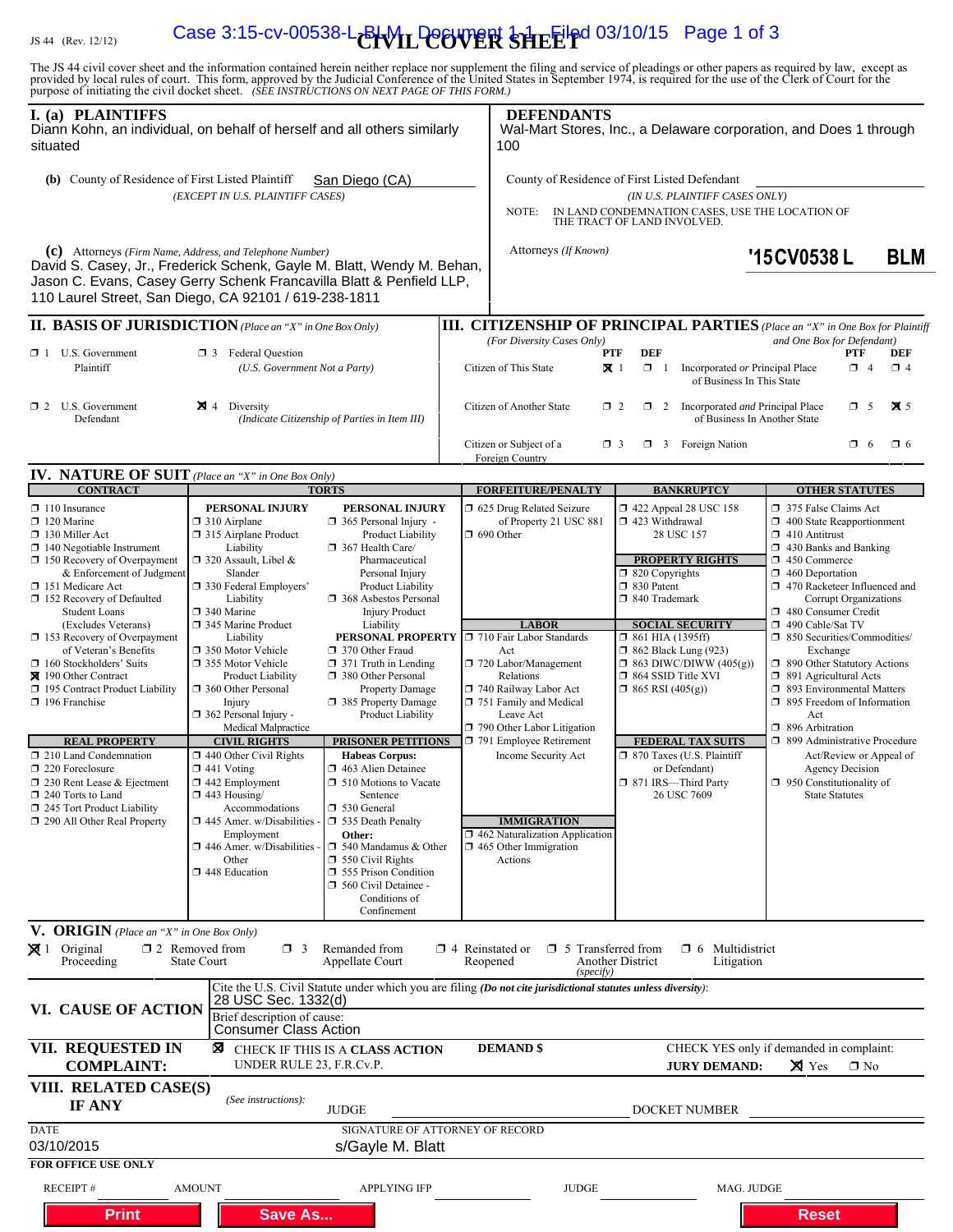#### **INSTRUCTIONS FOR ATTORNEYS COMPLETING CIVIL COVER SHEET FORM JS 44**

Authority For Civil Cover Sheet

The JS 44 civil cover sheet and the information contained herein neither replaces nor supplements the filings and service of pleading or other papers as required by law, except as provided by local rules of court. This form, approved by the Judicial Conference of the United States in September 1974, is required for the use of the Clerk of Court for the purpose of initiating the civil docket sheet. Consequently, a civil cover sheet is submitted to the Clerk of Court for each civil complaint filed. The attorney filing a case should complete the form as follows:

- **I.(a) Plaintiffs-Defendants.** Enter names (last, first, middle initial) of plaintiff and defendant. If the plaintiff or defendant is a government agency, use only the full name or standard abbreviations. If the plaintiff or defendant is an official within a government agency, identify first the agency and then the official, giving both name and title.
- **(b) County of Residence.** For each civil case filed, except U.S. plaintiff cases, enter the name of the county where the first listed plaintiff resides at the time of filing. In U.S. plaintiff cases, enter the name of the county in which the first listed defendant resides at the time of filing. (NOTE: In land condemnation cases, the county of residence of the "defendant" is the location of the tract of land involved.)
- **(c) Attorneys.** Enter the firm name, address, telephone number, and attorney of record. If there are several attorneys, list them on an attachment, noting in this section "(see attachment)".

**II. Jurisdiction.** The basis of jurisdiction is set forth under Rule 8(a), F.R.Cv.P., which requires that jurisdictions be shown in pleadings. Place an "X" in one of the boxes. If there is more than one basis of jurisdiction, precedence is given in the order shown below. United States plaintiff. (1) Jurisdiction based on 28 U.S.C. 1345 and 1348. Suits by agencies and officers of the United States are included here. United States defendant. (2) When the plaintiff is suing the United States, its officers or agencies, place an "X" in this box. Federal question. (3) This refers to suits under 28 U.S.C. 1331, where jurisdiction arises under the Constitution of the United States, an amendment

to the Constitution, an act of Congress or a treaty of the United States. In cases where the U.S. is a party, the U.S. plaintiff or defendant code takes precedence, and box 1 or 2 should be marked.

Diversity of citizenship. (4) This refers to suits under 28 U.S.C. 1332, where parties are citizens of different states. When Box 4 is checked, the citizenship of the different parties must be checked**.** (See Section III below**; NOTE: federal question actions take precedence over diversity cases.**)

- **III. Residence (citizenship) of Principal Parties.** This section of the JS 44 is to be completed if diversity of citizenship was indicated above. Mark this section for each principal party.
- **IV. Nature of Suit.** Place an "X" in the appropriate box. If the nature of suit cannot be determined, be sure the cause of action, in Section VI below, is sufficient to enable the deputy clerk or the statistical clerk(s) in the Administrative Office to determine the nature of suit. If the cause fits more than one nature of suit, select the most definitive.
- **V. Origin.** Place an "X" in one of the six boxes.

Original Proceedings. (1) Cases which originate in the United States district courts.

Removed from State Court. (2) Proceedings initiated in state courts may be removed to the district courts under Title 28 U.S.C., Section 1441. When the petition for removal is granted, check this box.

Remanded from Appellate Court. (3) Check this box for cases remanded to the district court for further action. Use the date of remand as the filing date.

Reinstated or Reopened. (4) Check this box for cases reinstated or reopened in the district court. Use the reopening date as the filing date. Transferred from Another District. (5) For cases transferred under Title 28 U.S.C. Section 1404(a). Do not use this for within district transfers or multidistrict litigation transfers.

Multidistrict Litigation. (6) Check this box when a multidistrict case is transferred into the district under authority of Title 28 U.S.C. Section 1407. When this box is checked, do not check (5) above.

- **VI. Cause of Action.** Report the civil statute directly related to the cause of action and give a brief description of the cause. **Do not cite jurisdictional statutes unless diversity.** Example: U.S. Civil Statute: 47 USC 553 Brief Description: Unauthorized reception of cable service
- **VII. Requested in Complaint.** Class Action. Place an "X" in this box if you are filing a class action under Rule 23, F.R.Cv.P. Demand. In this space enter the actual dollar amount being demanded or indicate other demand, such as a preliminary injunction. Jury Demand. Check the appropriate box to indicate whether or not a jury is being demanded.
- **VIII. Related Cases.** This section of the JS 44 is used to reference related pending cases, if any. If there are related pending cases, insert the docket numbers and the corresponding judge names for such cases.

**Date and Attorney Signature.** Date and sign the civil cover sheet.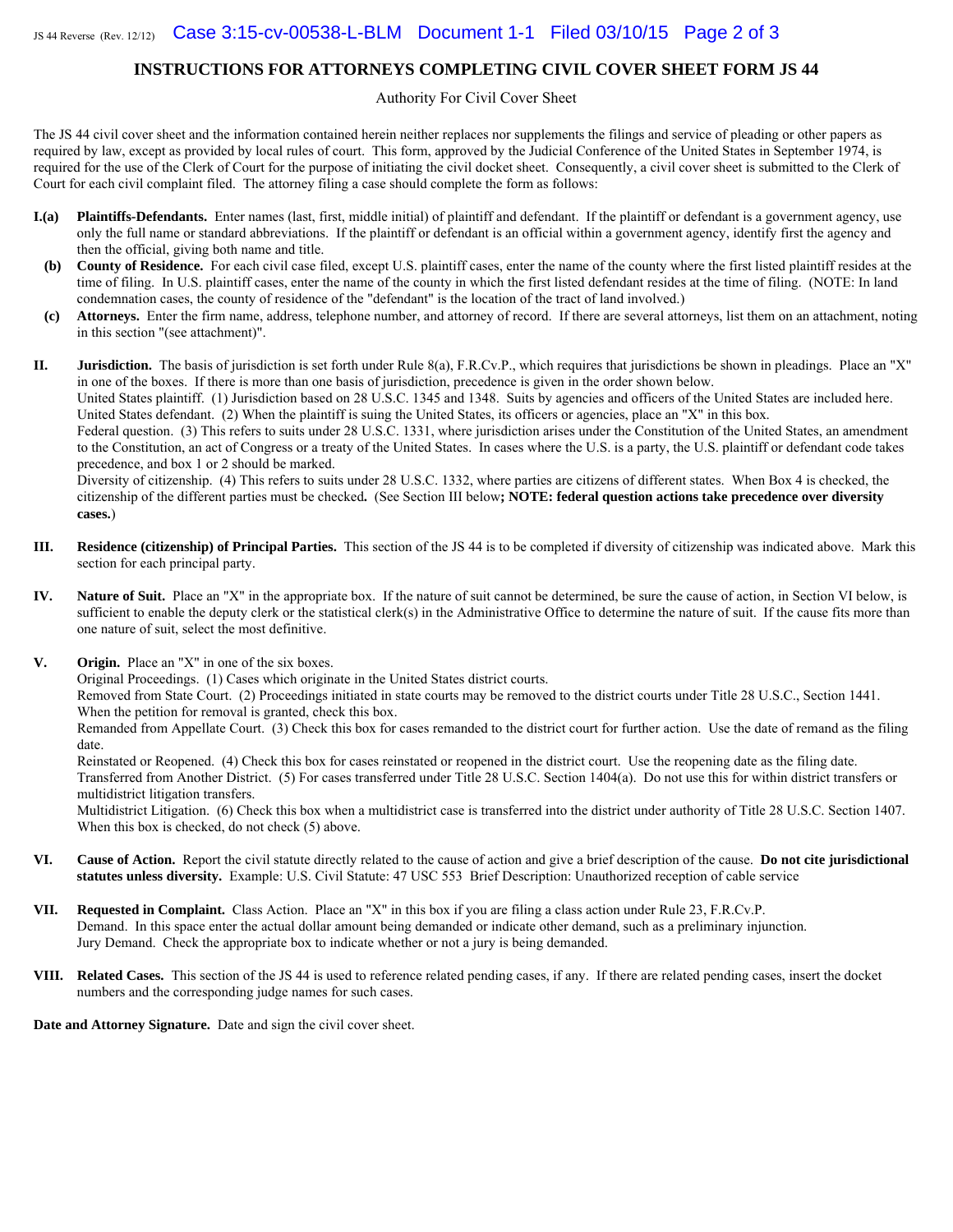Attachment to Civil Cover Sheet

Defendants (continued): The Anthem Companies of California, Inc., a California corporation; Anthem Blue Cross Life and Health Insurance Company, a California corporation; and Does 1-30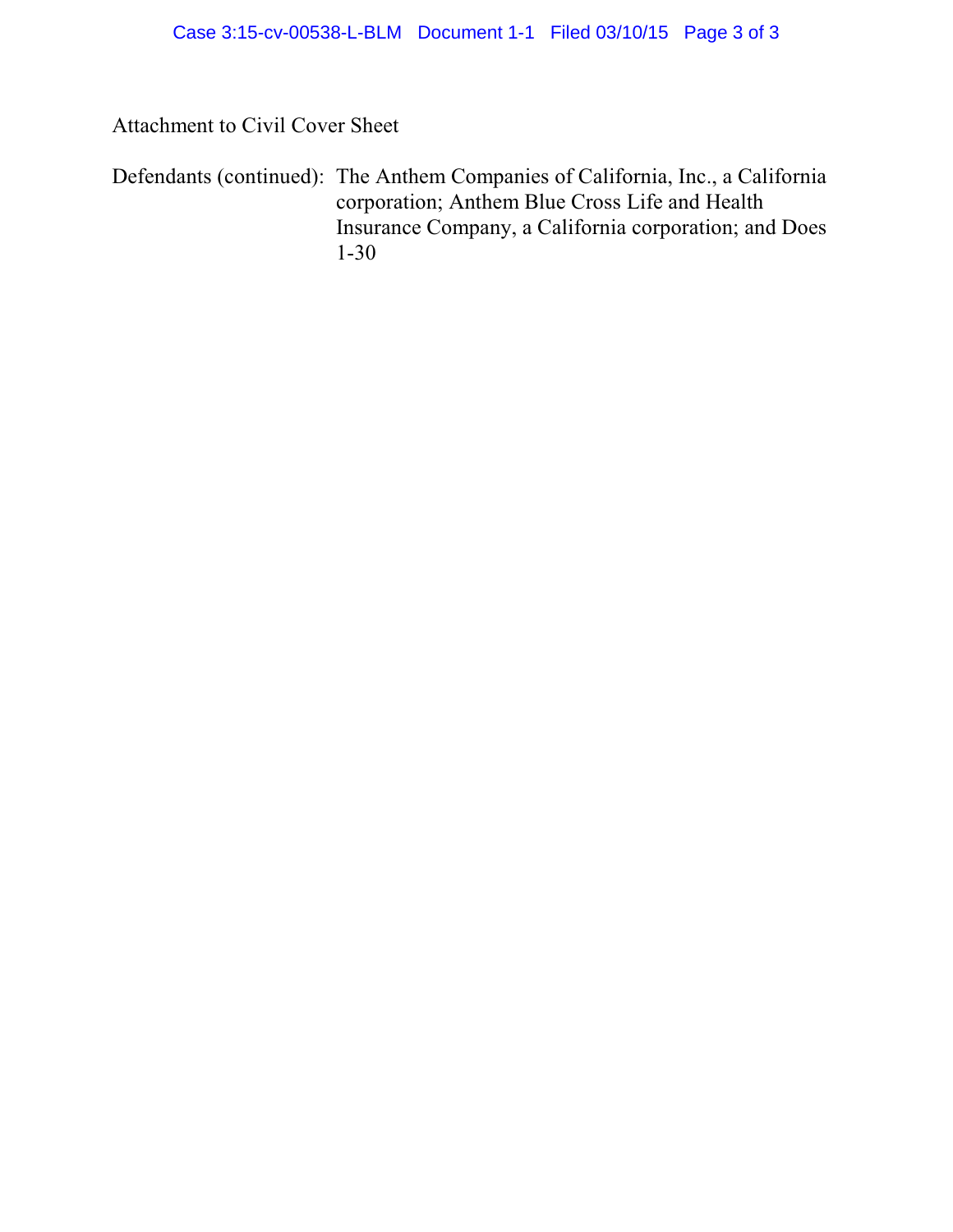| Ť<br>2<br>3.<br>4<br>5<br>6.<br>7<br>8.<br>9<br>10<br>$\begin{array}{c} 1 \\ 1 \end{array}$ | David S. Casey, Jr., SBN 60768<br>dcasey@cglaw.com<br>Frederick Schenk, SBN 86392<br>fschenk@cglaw.com<br>Gayle M. Blatt, SBN 122048<br>gmb@cglaw.com<br>Wendy M. Behan, SBN 199214<br>wbehan@cglaw.com<br>Jason C. Evans, SBN 272932<br>jevans@cglaw.com<br><b>CASEY GERRY SCHENK</b><br>FRANCAVILLA BLATT & PENFIELD LLP<br>110 Laurel Street<br>San Diego, California 92101<br>Tel: (619) 238-1811<br>Fax: (619) 544-9232 |                                                                 |  |  |  |  |  |
|---------------------------------------------------------------------------------------------|------------------------------------------------------------------------------------------------------------------------------------------------------------------------------------------------------------------------------------------------------------------------------------------------------------------------------------------------------------------------------------------------------------------------------|-----------------------------------------------------------------|--|--|--|--|--|
| -12                                                                                         | <b>Attorneys for Plaintiff</b>                                                                                                                                                                                                                                                                                                                                                                                               |                                                                 |  |  |  |  |  |
| 13                                                                                          |                                                                                                                                                                                                                                                                                                                                                                                                                              |                                                                 |  |  |  |  |  |
| 14                                                                                          |                                                                                                                                                                                                                                                                                                                                                                                                                              | UNITED STATES DISTRICT COURT                                    |  |  |  |  |  |
| -15                                                                                         | FOR THE SOUTHERN DISTRICT OF CALIFORNIA                                                                                                                                                                                                                                                                                                                                                                                      |                                                                 |  |  |  |  |  |
| -16                                                                                         |                                                                                                                                                                                                                                                                                                                                                                                                                              |                                                                 |  |  |  |  |  |
| 17                                                                                          | Diann Kohn, an individual, on                                                                                                                                                                                                                                                                                                                                                                                                | CASE NO. <b>'15CV0538 L</b><br><b>BLM</b>                       |  |  |  |  |  |
| 18                                                                                          | behalf of herself and all others                                                                                                                                                                                                                                                                                                                                                                                             |                                                                 |  |  |  |  |  |
|                                                                                             | similarly situated,                                                                                                                                                                                                                                                                                                                                                                                                          | Declaration of Diann Kohn,<br><b>Pursuant to Cal. Civ. Code</b> |  |  |  |  |  |
| 19.                                                                                         | Plaintiff.                                                                                                                                                                                                                                                                                                                                                                                                                   | \$1780                                                          |  |  |  |  |  |
| 20.                                                                                         |                                                                                                                                                                                                                                                                                                                                                                                                                              |                                                                 |  |  |  |  |  |
| 21                                                                                          | V.                                                                                                                                                                                                                                                                                                                                                                                                                           |                                                                 |  |  |  |  |  |
| 22                                                                                          | Wal-Mart Stores, Inc., a Delaware                                                                                                                                                                                                                                                                                                                                                                                            |                                                                 |  |  |  |  |  |
| 23                                                                                          | corporation, and Does 1 through<br>100,                                                                                                                                                                                                                                                                                                                                                                                      |                                                                 |  |  |  |  |  |
| 24                                                                                          |                                                                                                                                                                                                                                                                                                                                                                                                                              |                                                                 |  |  |  |  |  |
| 25                                                                                          | Defendants.                                                                                                                                                                                                                                                                                                                                                                                                                  |                                                                 |  |  |  |  |  |
| 26                                                                                          |                                                                                                                                                                                                                                                                                                                                                                                                                              |                                                                 |  |  |  |  |  |
| 27                                                                                          |                                                                                                                                                                                                                                                                                                                                                                                                                              |                                                                 |  |  |  |  |  |
| 28                                                                                          |                                                                                                                                                                                                                                                                                                                                                                                                                              |                                                                 |  |  |  |  |  |
|                                                                                             |                                                                                                                                                                                                                                                                                                                                                                                                                              |                                                                 |  |  |  |  |  |
|                                                                                             | Declaration of Diann Kohn                                                                                                                                                                                                                                                                                                                                                                                                    | Case No.                                                        |  |  |  |  |  |

 $\sim$